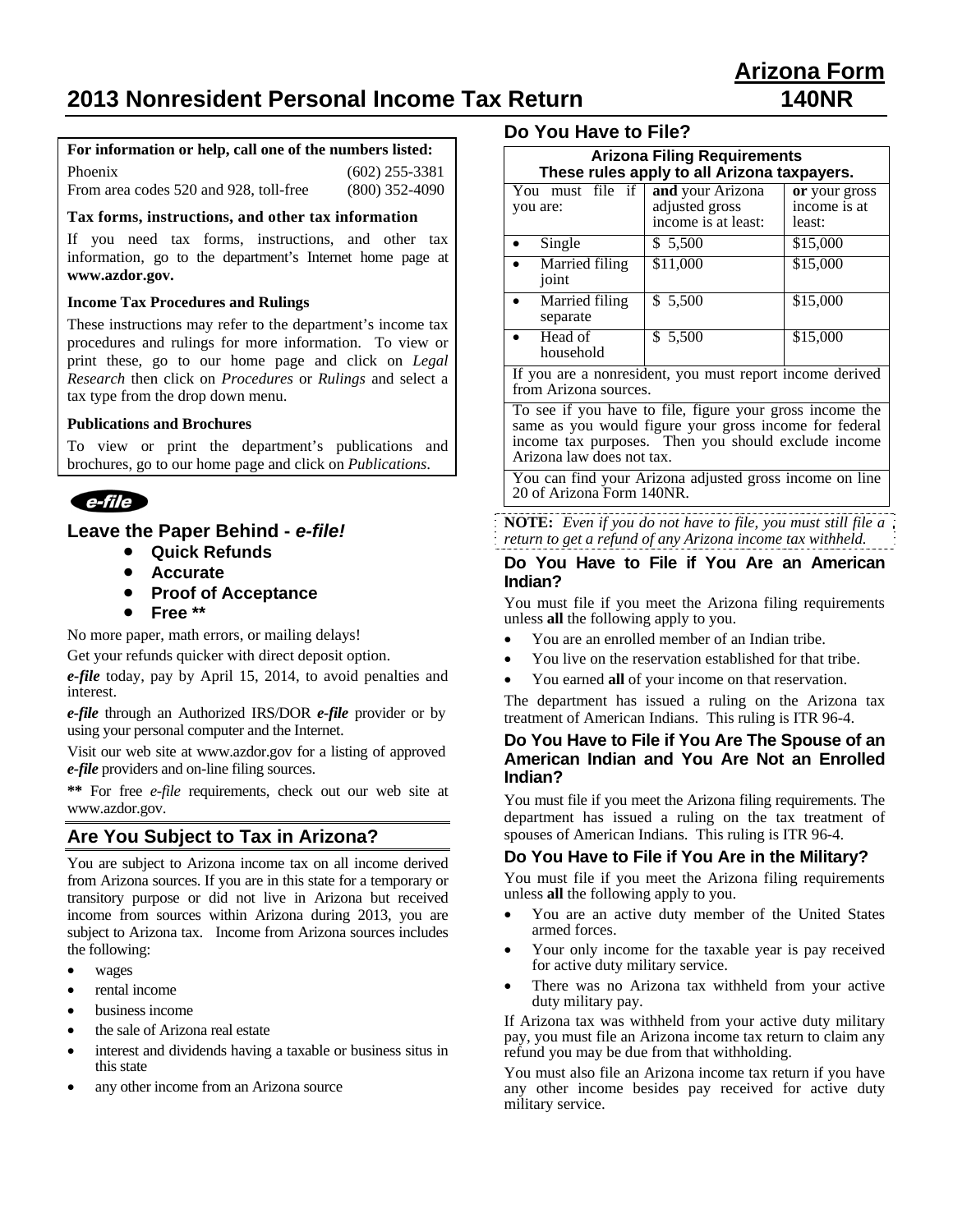If you are an Arizona resident and you have to file an Arizona return, you should file using Form 140. If you were an Arizona resident when you entered the service, you remain an Arizona resident, no matter where stationed, until you establish a new domicile. As an Arizona resident, you must report all of your income to Arizona, no matter where stationed. You must include your military pay, but using Form 140, you may subtract all pay received for active duty military service; to the extent it is included in your federal adjusted gross income.

If you are not an Arizona resident, but stationed in Arizona, the following applies to you.

- You are not subject to Arizona income tax on your military pay.
- You must report any other income you earn in Arizona. Use Form 140NR, *Nonresident Personal Income Tax Return*, to report this income.

To find out more, see our brochure, Pub 704, *Taxpayers in the Military*.

#### **If You Included Your Child's Unearned Income on Your Federal Return, Does Your Child Have to File an Arizona Return?**

No. In this case, the child should not file an Arizona return. The parent must include that same income in his or her Arizona taxable income.

# **Residency Status**

If you are not sure if you are an Arizona resident for state income tax purposes, we may be able to help.

The department has issued a procedure on determining residency status. This procedure is ITP 92-1.

### **Residents**

You are a resident of Arizona if your domicile is in Arizona. Domicile is the place where you have your permanent home. It is where you intend to return if you are living or working temporarily in another state or country. If you leave Arizona for a temporary period, you are still an Arizona resident while gone. A resident is subject to tax on all income no matter where the resident earns the income.

If you are a full year resident, you must file Form 140, Form 140A, or Form 140EZ.

### **Part-Year Residents**

If you are a part-year resident, you must file Form 140PY, *Part-Year Resident Personal Income Tax Return*.

You are a part-year resident if you did either of the following during 2013.

- You moved into Arizona with the intent of becoming a resident.
- You moved out of Arizona with the intent of giving up your Arizona residency.

### **Nonresidents**

If you are a nonresident, you must file Form 140NR, *Nonresident Personal Income Tax Return.*

# **What if a Taxpayer Died?**

If a taxpayer died before filing a return for 2013, the taxpayer's spouse or personal representative may have to file and sign a return for that taxpayer. A personal representative can be an executor, administrator, or anyone who is in charge of the deceased taxpayer's property. If the deceased taxpayer did not have to file a return but had tax withheld, a return must be filed to get a refund.

The person who files the return should use the form the taxpayer would have used. **If the department mailed the taxpayer a booklet, do not use the label.** The person who files the return should print the word "deceased" after the decedent's name in the address section of the form. Also, enter the date of death after the decedent's name.

If your spouse died in 2013 and you did not remarry in 2013, or if your spouse died in 2014 before filing a return for 2013, you may file a joint return. If your spouse died in 2013, the joint return should show your spouse's 2013 income before death and your income for all of 2013. If your spouse died in 2014, before filing the 2013 return, the joint return should show all of your income and all of your spouse's income for 2013. Print "Filing as surviving spouse" in the area where you sign the return. If someone else is the personal representative, he or she must also sign the return.

### **Are any Other Returns Required?**

You may also have to file a fiduciary income tax return (Form 141AZ). For details about filing a fiduciary income tax return, call the department at (602) 255-3381.

# **Claiming a Refund for a Deceased Taxpayer**

If you are claiming a refund for a deceased taxpayer, you **must** complete Form 131, *Claim for Refund on Behalf of Deceased Taxpayer*. Attach this form to the **front** of the return.

# **What Are the Filing Dates and Penalties?**

### **When Should You File?**

Your 2013 calendar year tax return is due no later than midnight, April 15, 2014. File your return as soon as you can after January 1, but no later than April 15, 2014.

If you are a fiscal year filer, your return is due on the 15th day of the fourth month following the close of your fiscal year.

### **What if You Cannot File on Time?**

You may request an extension if you know you will not be able to file on time.

**NOTE:** *An extension does not extend the time to pay your income tax. For details, see the instructions for Arizona Form 204.* 

### **To get a filing extension, you can either:**

- 1. Apply for a state extension (Form 204). To apply for a state extension, file Arizona Form 204 by April 15. See Form 204 for details. You do not have to attach a copy of the extension to your return when you file, but make sure that you check box 82F on page 1 of the return. If you must make a payment, use Arizona Form 204, or visit www.aztaxes.gov to make an electronic payment.
- 2. You may use your federal extension (federal Form 4868). File your Arizona return by the same due date. You do not have to attach a copy of your federal extension to your return, but make sure that you check box 82F on page 1 of the return.

#### **When Should You File if You Are a Nonresident Alien?**

The due date for your Arizona return is not the same as the due date for your federal return. Your Arizona return is due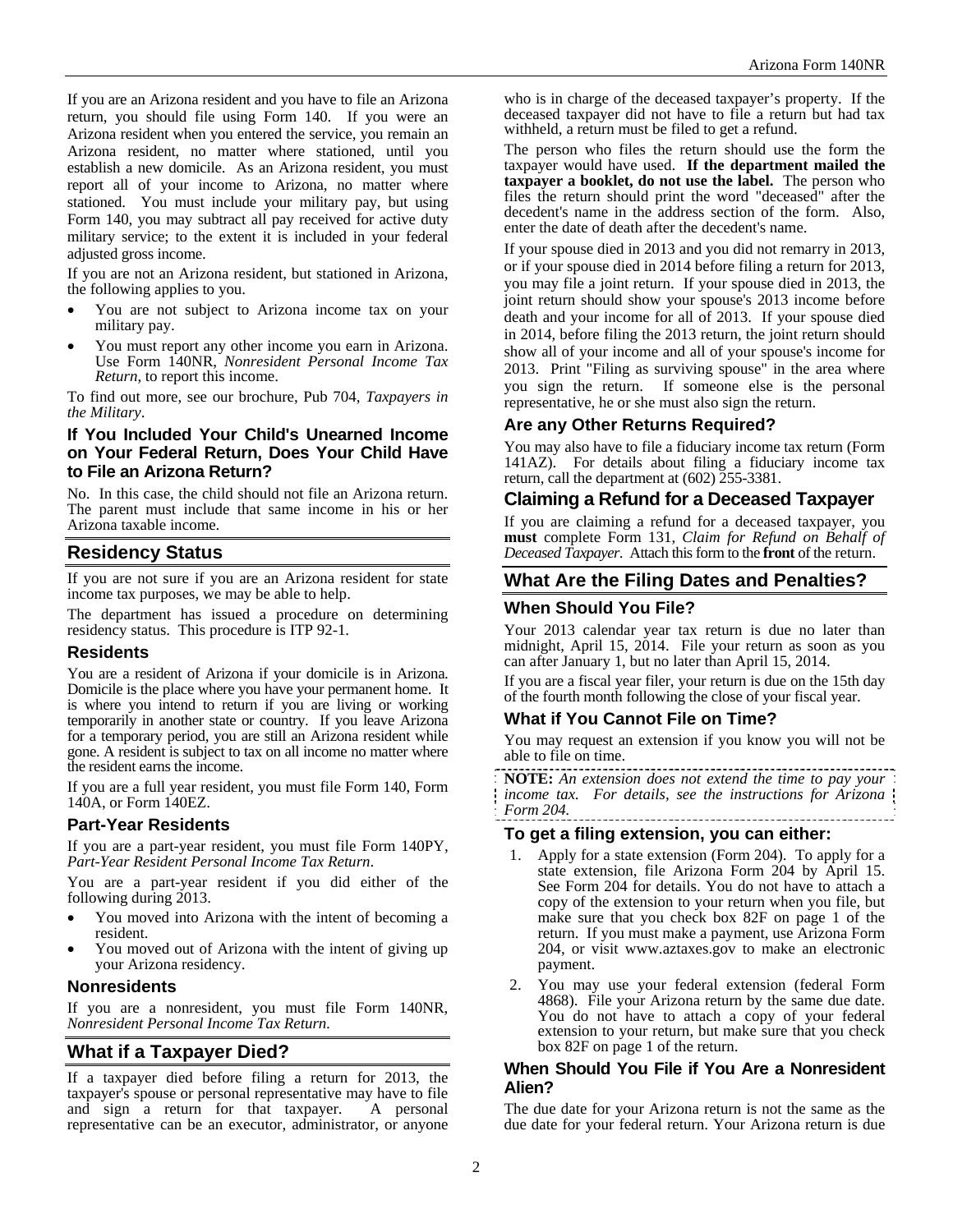by April 15 even though your federal return is due on June 15. If you want to file your Arizona return after April 15, you must ask for a filing extension. You must file this request by April 15. Arizona will allow up to a 6-month extension. This will allow you to file your return by October 15, 2014. See Form 204 for extension filing details.

If you have a federal 6-month extension, you can file your Arizona return under that extension. If you file using your federal extension, Arizona will also allow you an extra 6 months. Because we will allow only 6 months, the due date for your Arizona return is not the same as the due date for your federal return. In this case, your Arizona return will be due by October 15 even though your federal return will not be due until December 15. If you file your 2013 Arizona calendar year return after October 15, 2014, your return will be late.

If you are a fiscal year filer, your return is due on the 15th day of the fourth month following the close of your fiscal year.

# **What if You File or Pay Late?**

If you file or pay late, we will charge you interest and penalties on the amount you owe. If the U.S. Post Office postmarks your 2013 calendar year return by April 15, 2014, your return will not be late.

You may also use certain private delivery services designated by the IRS to meet the "timely mailing as timely filed" rule.

### **Late Filing Penalty**

If you file late, we will charge you a late filing penalty. This penalty is 4½% (.045) of the tax required to be shown on the return for each month or fraction of a month the return is late. This penalty cannot exceed 25% (.25) of the tax found to be remaining due.

### **Late Payment Penalty**

If you pay your tax late, we will charge you a late payment penalty. This penalty is  $\frac{1}{2}$  of 1% (.005) of the amount shown as tax for each month or fraction of a month for which the failure continues. We charge this penalty from the original due date of the return until the date you pay the tax. This penalty cannot exceed a total of  $10\%$  (.10) of the unpaid tax.

### **Extension Underpayment Penalty**

If you file your return under an extension, you must pay 90% of the tax shown on your return by the return's original due date. If you do not pay this amount, we will charge you a penalty. This penalty is  $\frac{1}{2}$  of 1% (.005) of the tax not paid for each 30-day period or fraction of a 30-day period. We charge this penalty from the original due date of the return until the date you pay the tax. This penalty cannot exceed 25% (.25) of the unpaid tax. If we charge you the extension underpayment penalty, we will not charge you the late payment penalty under Arizona Revised Statutes (A.R.S.) § 42-1125(D).

**NOTE:** *If you are subject to two or more of the above penalties, the total cannot exceed 25% of the unpaid tax.* 

#### **Interest**

We charge interest on any tax not paid by the due date. We will charge you interest even if you have an extension. If you have an extension, we will charge you interest from the original due date until the date you pay the tax. The Arizona interest rate is the same as the federal rate.

# **When Should You Amend a Return?**

If you need to make changes to your return once you have filed, you should file Form 140X, *Individual Amended Income Tax Return*. You should file your amended return after your original return has processed. **Do not** file a new return for the year you are correcting. Generally, you have four years to amend a return to claim a refund.

If you amend your federal return for any year, you must also file an Arizona Form 140X for that year. You must file Form 140X within 90 days of the final determination of the IRS.

If the IRS makes a change to your federal taxable income for any year, you must report that change to Arizona. You may use one of the following two options to report this change.

#### **Option 1**

You may file a Form 140X for that year. If you choose this option, you must amend your Arizona return within 90 days of the final determination of the IRS. Attach a complete copy of the federal notice to your Form 140X.

#### **Option 2**

You may file a copy of the final federal notice with the department within 90 days of the final determination of the IRS. If you choose this option, you must include a statement in which you must:

- 1. Request that the department recompute your tax; and
- Indicate if you agree or disagree with the federal notice.

If you do not agree with the federal notice, you must also include any documents that show why you do not agree.

If you choose option 2, mail the federal notice and any other documents to

Arizona Department of Revenue Attention: Individual Income Audit PO Box 29084 Phoenix, AZ 85038-9084

#### **Do You Need to Make Estimated Payments in 2014?**

You must make Arizona estimated income tax payments during 2014 if:

| Your filing status                | <b>AND</b>                                                       | <b>AND</b>                                           |  |  |
|-----------------------------------|------------------------------------------------------------------|------------------------------------------------------|--|--|
| is:                               | Arizona<br>Your<br>gross income for<br>2013 was greater<br>than: | Arizona<br>Your<br>gross income for<br>2014 exceeds: |  |  |
| <b>Married Filing</b><br>Joint    | \$150,000                                                        | \$150,000                                            |  |  |
| Single                            | \$75,000                                                         | \$75,000                                             |  |  |
| Head of<br>Household              | \$75,000                                                         | \$75,000                                             |  |  |
| <b>Married Filing</b><br>Separate | \$75,000                                                         | \$75,000                                             |  |  |

If you met the income threshold for 2013, you must make estimated payments during 2014 unless you are sure you will not meet the threshold for 2014.

As a nonresident, your Arizona gross income is that part of your federal adjusted gross income derived from Arizona sources. Your Arizona gross income is on line 15 of the 2013 Arizona Form 140NR. See the worksheet for Form See the worksheet for Form 140ES to figure how much your payments should be. For more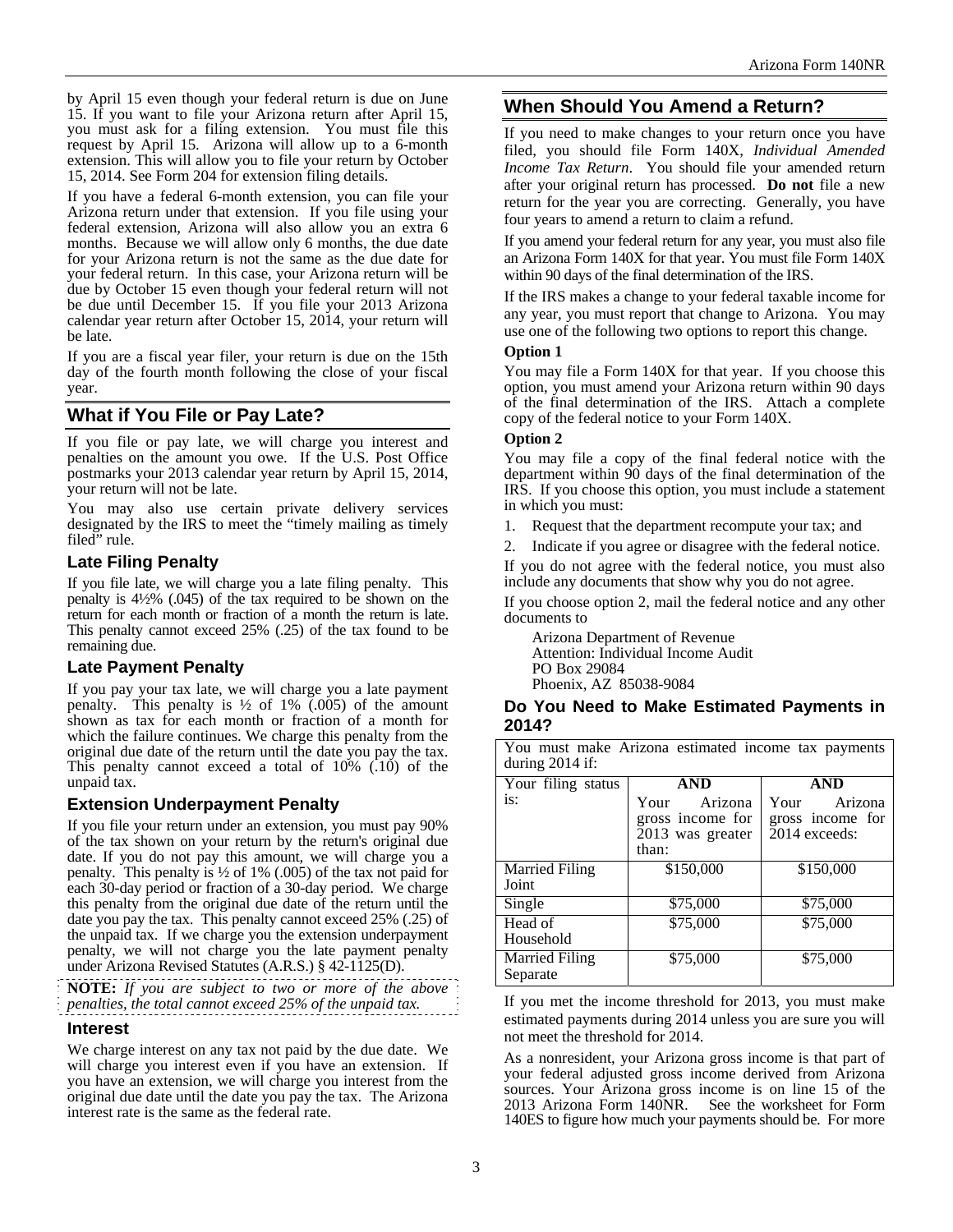information, see the department's brochure (012), *Arizona Individual Estimated Income Tax Payments.* 

#### **What if You Make Your Estimated Payments Late?**

We will charge you a penalty if you fail to make any required payments. We will charge you a penalty if you make any of your required payments late.

For details, see Arizona Form 221.

#### **Can You Make Estimated Payments Even if You Do Not Have to?**

If you do not have to make Arizona estimated income tax payments, you may still choose to make them. For details, see Arizona Form 140ES.

### **Line-by-Line Instructions**

#### **Tips for Preparing Your Return:**

- Make sure that you write your SSN on your return.
- Complete your return using black ink.
- You must round dollar amounts to the nearest whole dollar. If 50 cents or more, round up to the next dollar. If less than 50 cents, round down. Do not enter cents.
- When asked to provide your own schedule, attach a separate sheet with your name and SSN at the top. Attach your own schedules to your return. Attach these schedules behind page 2 of your return and behind your Schedules A, if itemizing.
- You must complete your federal return before you can start your Arizona return.
- Make sure you include your daytime telephone number. If filing a fiscal year return, fill in the period covered in the space provided at the top of the form.

### **Entering Your Name, Address, and SSN**

#### **Lines 1, 2, and 3 -**

**NOTE:** *Make sure that you write your SSN on the appropriate line.*

If your booklet has a peel-off label, use that label if all the information is correct. **If any of the information on the label is incorrect, do not use the label.** Attach the label after you finish your return. If you do not have a peel-off label, print or type your name, address, and SSN in the space provided.

If you are filing a joint return, enter your SSNs in the same order as your names. *If your name appears first on the return, make sure your SSN is the first number listed*.

If you are married filing separately, enter your name and SSN on the first line 1. Then enter your spouse's name and SSN on the second line 1.

If you are a nonresident of the United States or a resident alien who does not have an SSN, use the individual taxpayer identification number (ITIN) the IRS issued to you.

**NOTE:** *Make sure your SSN is correct. If you are filing a joint return, also make sure you enter your SSNs in the same order every year.*  . . . . . . . . . .

Make sure that you enter your SSN on your return. Make sure that all SSNs are clear and correct. You may be subject to a penalty if you fail to include your SSN. It will take longer to process your return if SSNs are missing, incorrect, or unclear.

Use your current home address. The department will send your refund or correspond with you at that address.

For a deceased taxpayer, see page 2 of these instructions.

### **Foreign Addresses**

If you have a foreign address, enter the information in the following order: city, province or state, and country. Follow the country's practice for entering the postal code. Do not abbreviate the country name.

### **Last Names Used in Prior Years**

If the last name that you or your spouse are using on this return is not the same as the last name you or your spouse used on returns filed for the last 4 years, enter any other last name(s) that you or your spouse used when filing your return during the last 4 years.

### **ID Numbers for Paid Preparers**

If you pay someone else to prepare your return, that person must also include an ID number where requested.

A paid preparer may use any of the following.

- his or her PTIN
- his or her SSN
- the EIN for the business

A paid preparer who fails to include the proper ID numbers may be subject to a penalty.

# **Determining Your Filing Status**

The filing status that you use on your Arizona return may be different from that used on your federal return.

Use this section to determine your filing status. Check the correct box (4 through 7) on the front of Form 140NR.

### **Line 4 Box - Married Filing Joint Return**

If you are married and filing a joint return, check box 4.

You may file a joint return if you were married as of December 31, 2013. It does not matter whether or not you were living with your spouse. You may file a joint return, even if you and your spouse filed separate federal returns.

You may file a joint return with your deceased spouse if your spouse died during 2013 and you did not remarry in 2013. See page 2 of these instructions for details.

If you are married to an Arizona full year resident, you may file a joint return with your Arizona resident spouse. If filing a joint return with your Arizona resident spouse, you must use Form 140NR. The department has issued a ruling on filing a joint return with your full-year resident spouse. This ruling is ITR 95-2.

### **Line 5 Box - Head of Household**

If you are filing as a head of household, check box 5.

You may file as head of household on your Arizona return, only if one of the following applies.

- You qualify to file as head of household on your federal return.
- You qualify to file as a qualifying widow or widower on your federal return.

### **Line 6 Box - Married Filing Separate Return**

If you are filing a separate return, check box 6 and enter your spouse's name and SSN on the second line 1.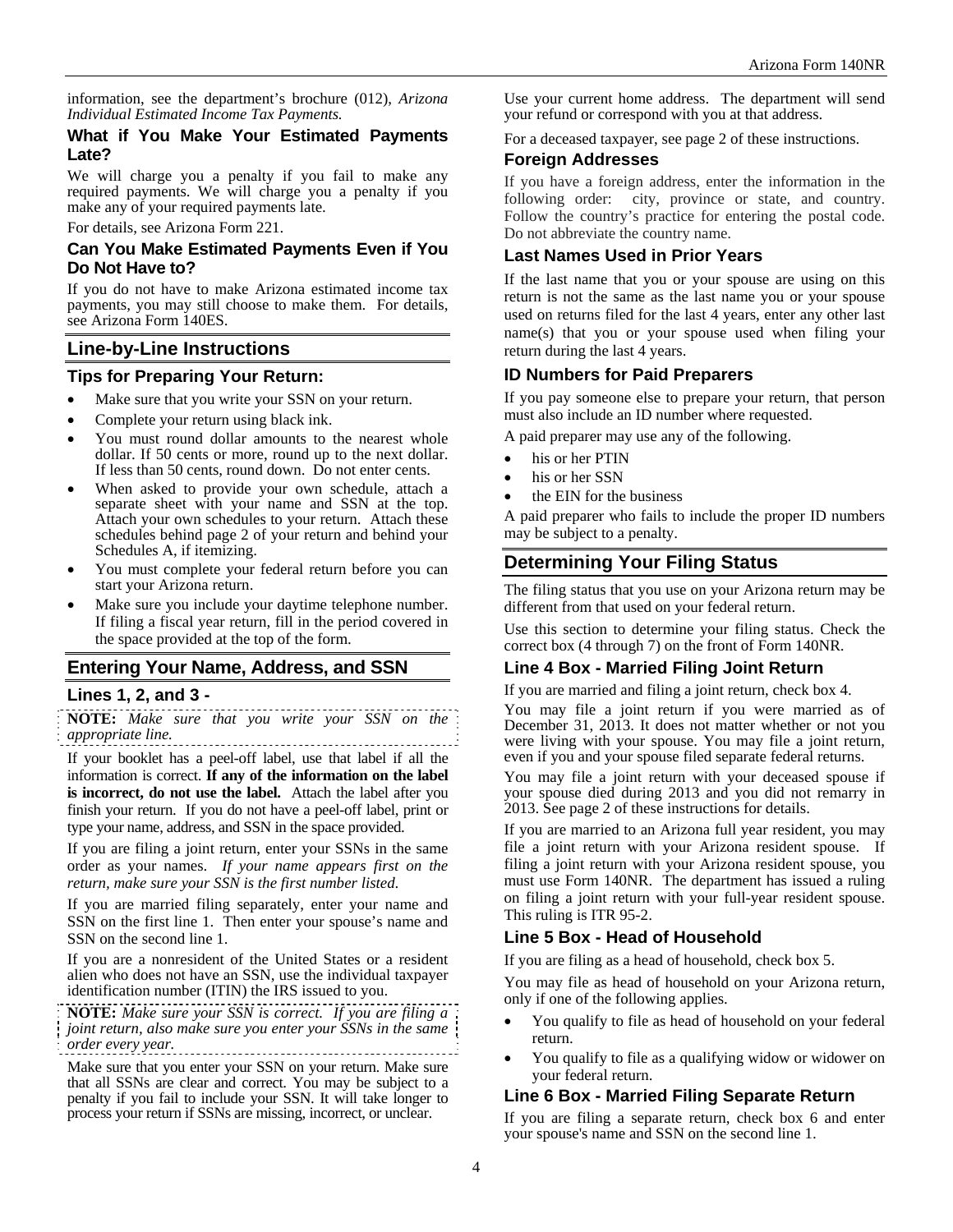If you were married as of December 31, 2013, you may choose to file a separate return. You may file a separate return, even if you and your spouse filed a joint federal return.

Arizona is a community property state. If you file a separate return, you must figure how much income to report using community property laws. If one spouse is a resident and the other spouse is not, special rules apply when filing a separate return. The department has issued a ruling on how to report income in this case. This ruling is ITR 93-20.

**NOTE:** *In some cases, you may treat community income as separate income. The department has issued a ruling on when you may treat community income as separate income. This ruling is ITR 93-22.* 

### **Line 7 Box - Single**

If you are filing as single, check box 7.

Use this filing status if you were single on December 31, 2013. You are single if any of the following apply to you.

- You have never been married.
- You are legally separated under a decree of divorce or of separate maintenance.
- You were widowed before January 1, 2013, and you did not remarry in 2013, and you do not qualify to file as a qualifying widow or widower with dependent children on your federal return.

### **Exemptions**

Write the number of exemptions you are claiming in boxes 8, 9, and 10. **Do not put a check mark**. You may lose the exemption if you put a checkmark in these boxes. You may lose the dependent exemption if you do not complete Part A on page 2.

### **Line 8 Box - Age 65 or Over**

Enter "1" in box 8 if you or your spouse were 65 or older in 2013. Enter "2" in box 8 if both you and your spouse were 65 or older in 2013.

### **Line 9 Box - Blind**

Enter "1" in box 9 if you or your spouse is totally or partially blind. Enter "2" in box 9 if both you and your spouse are totally or partially blind.

If you or your spouse were partially blind as of December 31, 2013, you must get a statement certified by your eye doctor or registered optometrist that:

- 1. You cannot see better than 20/200 in your better eye with glasses or contact lenses or
- 2. Your field of vision is 20 degrees or less.

If your eye condition is not likely to improve beyond the conditions listed above, you can get a statement certified by your eye doctor or registered optometrist to that effect instead. You must keep the statement for your records.

### **Line 10 Box - Dependents**

You must complete Part A on page 2 of your return before you can total your dependent exemptions.

You may claim only the following as a dependent.

 A person that qualifies as your dependent on your federal return.

**NOTE:** *If you do not claim a dependent exemption for a student on your federal return in order to allow the student to claim a federal education credit on the student's federal return, you may still claim the exemption on your Arizona return. For more information, see Arizona Individual Income Tax Ruling ITR 05-02 at www.azdor.gov.*

- A person who is age 65 or over (related to you or not) that does not qualify as your dependent on your federal return, but one of the following applies.
	- 1. In 2013, you paid more than one-fourth of the cost of keeping this person in an Arizona nursing care institution, an Arizona residential care institution, or an Arizona assisted living facility. Your cost must be more than \$800.
	- 2. In 2013, you paid more than \$800 for either Arizona home health care or other medical costs for the person.
- A stillborn child if the following apply.
	- 1. The stillbirth occurred in Arizona during 2013.
	- 2. You received a certificate of birth resulting in stillbirth from the Arizona Department of Health Services.
	- 3. The child would have otherwise been a member of your household.

# **Part A - Dependents**

### **Completing Line(s) A1**

Enter the following on line(s) A1.

- 1. The dependent's name. If you are claiming an exemption for a stillborn child and the child was not named, enter "stillborn child" in place of a name.
- 2. The dependent's SSN. If you are claiming an exemption for a stillborn child enter the certificate number from the certificate of birth resulting in stillbirth.
- 3. The dependent's relationship to you.
- 4. The number of months the dependent lived in your home during 2013. If you are claiming an exemption for a stillborn child, enter the date of birth resulting in the stillbirth.

You may lose the exemption if you do not furnish this information.

### **Line A2 - Total Dependents**

Enter the total number of persons listed on line(s) A1. Enter the same number on the front of the return in box 10.

#### **Lines A3a and A3b - Persons You Did Not Take as Dependents on Your Federal Return**

On line A3a, enter the following.

- 1. The names of any dependents age 65 or over listed on line(s) A1 that you cannot take as a dependent on your federal return.
- 2. The name of any stillborn child listed on line(s) A1, if the stillborn child was named. If the stillborn child was not named, enter "stillborn child" on line A3a. Also, enter the date of birth resulting in the stillbirth.

On line A3b, enter the name of any student listed on line(s) A1, that you did not claim as an exemption on your federal return in order to allow that student to claim a federal education credit on the student's federal return.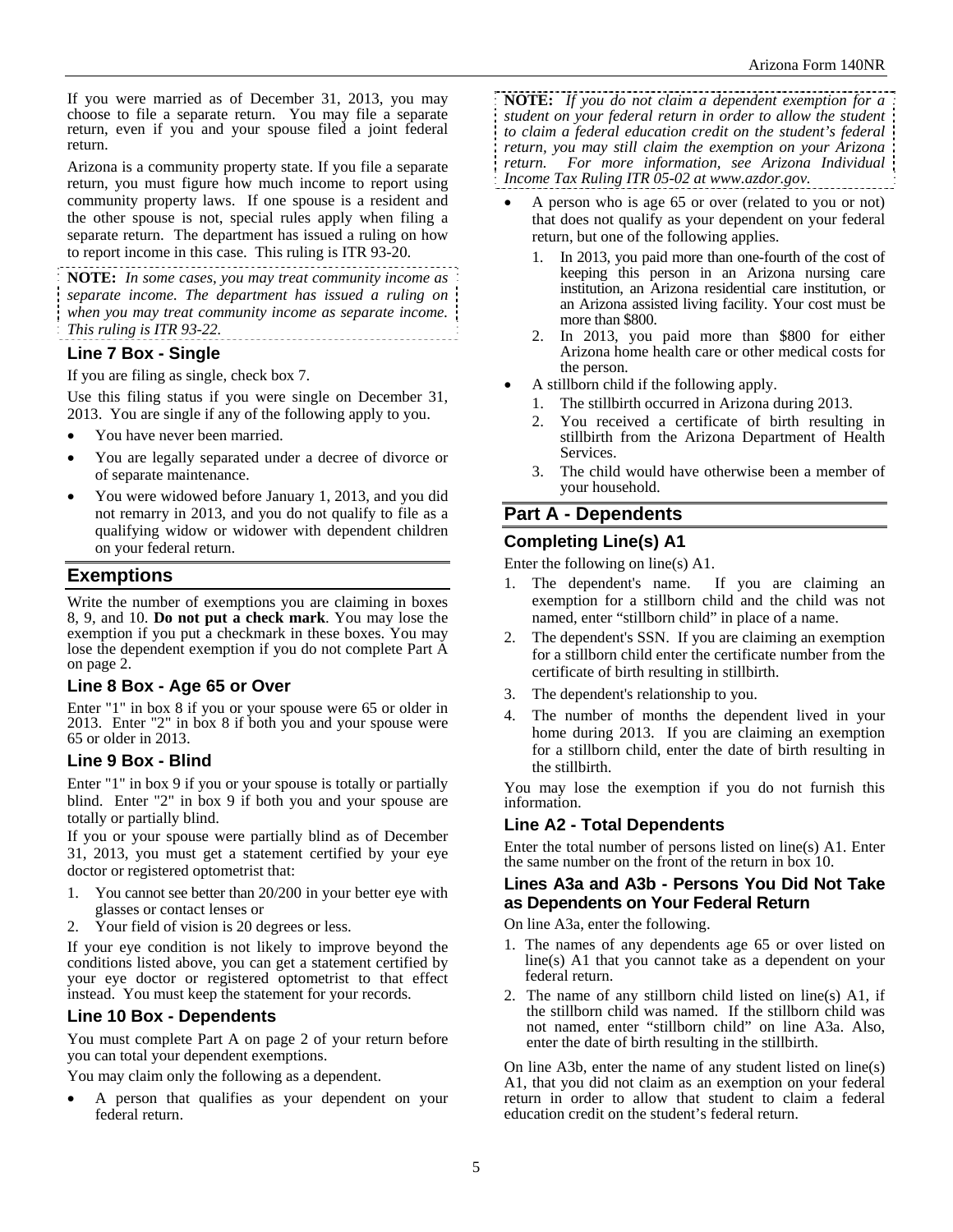# **Reporting Your Residency Status**

Check the appropriate box (11 through 13). Check only one box.

### **Line 11 Box - Nonresident**

Check box 11, if you were not an Arizona resident during 2013, and were not on active military duty in Arizona.

### **Line 12 Box - Nonresident Active Military**

Check box 12, if you were a nonresident on active duty military assignment in Arizona during 2013.

### **Line 13 Box - Composite Return**

Check box 13, if this is a composite return to be filed by one of the following.

- 1. A partnership filing on behalf of its nonresident partners.
- 2. An S corporation filing on behalf of its nonresident shareholders.

For information on filing an Arizona nonresident composite income tax return, see Income Tax Ruling ITR 13-2.

# **Part B - Determining Arizona Income**

Now complete Parts B, C, and D on page 2 of the return.

Use Part B to determine what portion of your total income is taxable by Arizona.

**NOTE:** *If you are unable to determine the proper line to use, please call one of the numbers listed on page 1.* 

### **FEDERAL Column**

Enter the actual amounts shown on your 2013 federal income tax return in the FEDERAL column. Complete lines B5 through B15. Line B15 should equal the federal adjusted gross income shown on your 2013 federal return Form 1040, Form 1040A, Form 1040EZ, or Form 1040NR.

### **ARIZONA Column**

Enter that portion of your federal income received from Arizona sources in the ARIZONA column. Such income includes wages earned in Arizona, Arizona rental and business income, and gains on the sale of Arizona property.

**NOTE:** *If you are filing a joint return with your full year resident spouse, you must enter your Arizona source income in the ARIZONA column and your spouse must enter all income from all sources in the ARIZONA column. For details, see Arizona Department of Revenue Income Tax Ruling ITR 95-2 at www.azdor.gov.*

The Tax Reform Act of 1986 limits the amount of losses that you may deduct from passive activities. A passive activity is one that involves the conduct of any trade or business in which the taxpayer does not materially participate.

As a nonresident, your Arizona gross income may include some of these losses. You may consider only those passive losses that arose from Arizona sources. Your 2013 Arizona gross income can include only Arizona source losses you used on your 2013 federal return.

### **Line B4 - Spouse of Active Duty Military Member**

Check Box B4 if married and you are the spouse of an active duty military member and you qualify for relief under the Military Spouses Residency Relief Act. For information about who qualifies for relief, see the department's brochure, Pub 705, *Spouses of Active Duty Military Members*.

## **Lines B5 through B14 -**

The following line-by-line instructions apply to the ARIZONA column.

### **Line B5 - Wages, Salaries, Tips, etc.**

Enter all amounts received for services performed in Arizona.

**NOTE: Active Duty Military Members** *Do not include active duty military pay unless the active duty military member is an Arizona resident filing a joint return with his or her Arizona nonresident spouse on Form 140NR. If you are an Arizona resident active duty military member including military pay on line B5 in the "ARIZONA" column, also include that amount in the amount entered as an "Other Subtraction From Income" on Form 140NR, page 2, line D31.* 

**NOTE: Spouses of Active Duty Military Members** *If you are the spouse of an active duty military and you qualify for relief under the Military Spouses Residency Relief Act, do not enter any wages, salaries or tips you earned during the taxable year for services performed in Arizona.*

### **Line B6 - Interest**

If you have an Arizona business, enter only interest (including U.S. Government interest) you earned on accounts pledged as collateral. Also, enter your distributive share of interest from a partnership doing business in Arizona or an S corporation doing business in Arizona. Do not include any other interest income, even if it was earned in Arizona banks.

### **Line B7 - Dividends**

If you have an Arizona business, enter only those dividends earned on stocks pledged as collateral, including dividends from small business corporations. Also, enter your distributive share of dividend income from a partnership doing business in Arizona or an S corporation doing business in Arizona. Do **not** include any other dividend income.

### **Line B8 - Arizona Income Tax Refunds**

Enter the amount of Arizona income tax refunds received in 2013 that you included in your federal adjusted gross income.

### **Line B9 - Business Income or (Loss)**

Enter income or (loss) from Arizona businesses.

### **Line B10 - Gains or (Losses)**

Enter gains or (losses) on sales of Arizona property.

#### **Line B11 - Rents, etc.**

Enter rent or royalty income earned on Arizona properties. Enter income from Form 141AZ, Schedule K-1(NR), line 2, from estates or trusts. Also enter income or (loss) from Schedule(s) K-1(NR) from Arizona partnerships (Form 165), or small business corporations (Form 120S).

### **Line B12 - Other Income Reported on Your Federal Return**

Enter other income from sources within Arizona. Do not include pension income or social security taxed by the federal government.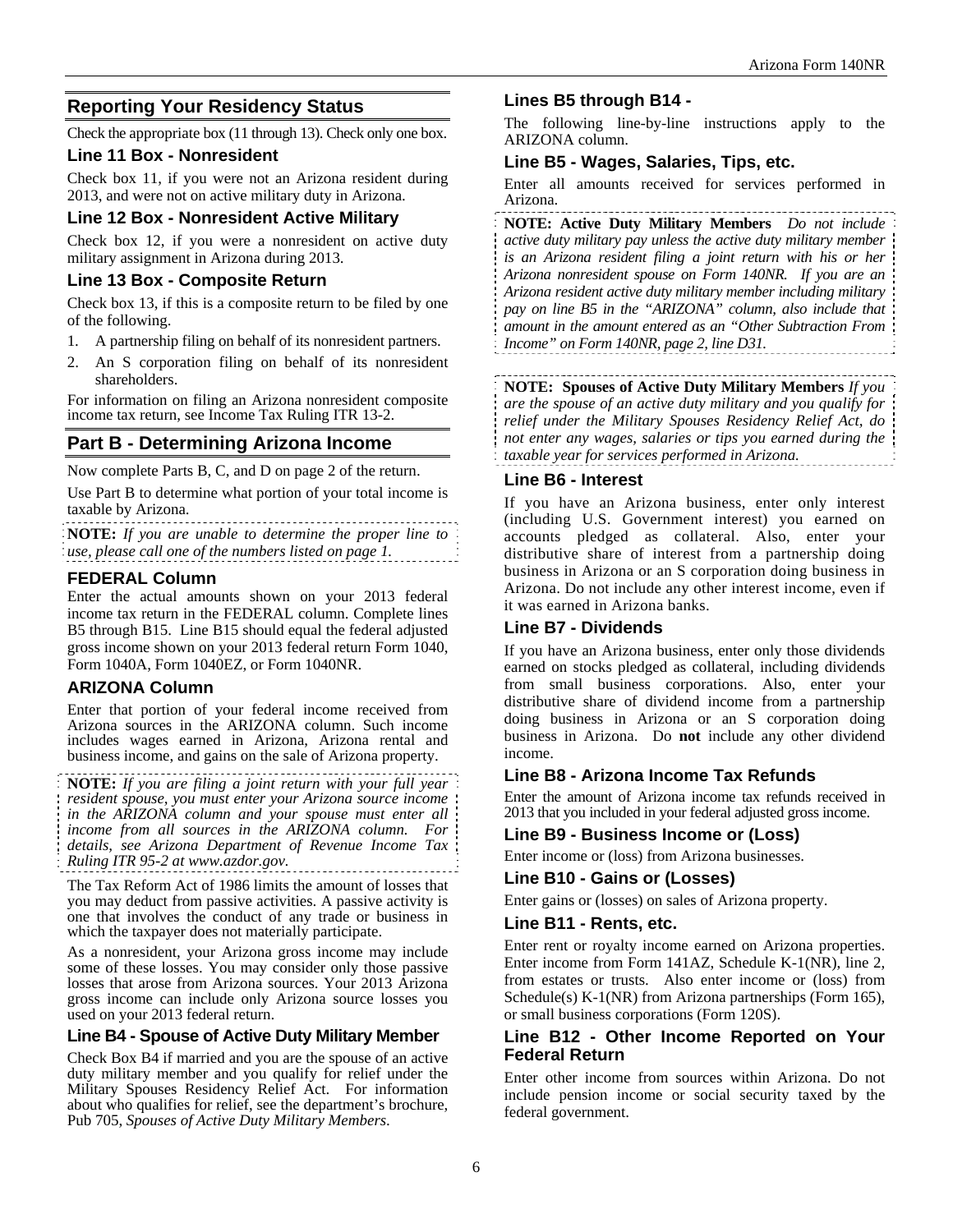## **Net Operating Losses**

Arizona does not have specific provisions for calculating the net operating loss of an individual. Generally, the amount of Arizona source net operating loss deduction included in your federal adjusted gross income is the amount allowable for Arizona purposes. However, there are instances when the amount allowable for Arizona purposes may be different.

As an Arizona nonresident, you may have had a loss from prior year Arizona business operations. However, the loss cannot offset this year's income unless the loss is a net operating loss for federal purposes. You can include the loss deduction in your Arizona gross income only to the extent included in your federal adjusted gross income. You cannot deduct any amount of that net operating loss that has been absorbed by non-Arizona income in any intervening years. Additionally, you cannot include any amount of that net operating loss that has already been deducted for Arizona purposes.

Enter the amount of net operating loss deduction included in your federal adjusted gross income that was derived from Arizona sources. Do not include any amount of the loss that has already been deducted for Arizona purposes.

For information on deducting a net operating loss carryback in cases where you did not make an election under Internal Revenue Code (IRC) § 172(b)(1)(H), see Arizona Department of Revenue Income Tax Procedure ITP 99-1.

If you made an election under IRC  $\S$  172(b)(1)(H), see the instructions for line D31, under "Other Subtractions From Income."

### **Line B13 - Total Income**

Add lines B5 through B12 and enter the total.

#### **Line B14 - Other Federal Adjustments**

Include on line B14 any other federal adjustments included in your federal adjusted gross income that are attributable to the Arizona source income reported on your 2013 Arizona nonresident return.

#### **Line B16 - Arizona Income**

Complete line B16 as instructed on the form.

#### **Line B17 - Arizona Percentage**

Divide line B16 by line B15 and enter the result. **(Do not enter more than 100 percent.)** This is the Arizona percentage of your total income.

| Example:             |                          |                        |
|----------------------|--------------------------|------------------------|
| Arizona              | Federal                  | Arizona percentage     |
| Gross<br>Income from | Adjusted<br>Gross Income |                        |
| line B16             | from line $B15$          |                        |
| \$7,500              | \$30,000                 | $$7,500/30,000 = 25\%$ |

# **Part C - Additions to Income**

### **Line C18 - Reserved**

This line has been reserved for future use. Do not enter any amount on line C18.

### **Line C19 - Total Depreciation Included in Arizona Gross Income**

Enter the amount of depreciation deducted on the federal return that is included in Arizona gross income. If you make an entry here, also see the instructions for line D31, "Other Subtractions From Income."

### **Line C20 - Other Additions to Income**

Use line C20 if any of the special circumstances below apply. Attach your own schedule to the back of your return, explaining any amounts entered on line C20.

#### **A. Fiduciary Adjustment**

A fiduciary uses Form 141AZ, Schedule K-1(NR), to report to you your share of the fiduciary adjustment from the trust or estate. Line 5 of Form 141AZ, Schedule K-1(NR), shows your share of the fiduciary adjustment from the estate or trust.

Depending on your situation, you may either add (line C20) or subtract (line D31) this amount.

If the amount reported on line 5 of your Arizona Form 141AZ, Schedule K-1(NR), is a positive number, enter that amount as an addition on line C20.

If the amount reported on line 5 of your Arizona Form 141AZ, Schedule K-1(NR), is a negative number, enter that amount as a subtraction from income on line D31.

#### **B. Agricultural Water Conservation System Credit**

If you take this credit (Form 312), you cannot deduct any expenses for which you claim the credit. If you take this credit, enter the amount of such expenses that you deducted on your federal return.

#### **C. Items Previously Deducted for Arizona Purposes**

Arizona statutes prohibit a taxpayer from deducting items more than once. However, under the operation of former Arizona law (1989 and prior), you could deduct certain items in greater amounts for Arizona purposes than federal purposes. Investment interest and passive activity losses were such items. In some cases, you could have deducted such amounts in their entirety on the Arizona return. For federal purposes, the deduction for these items was limited, with the unused portions being carried forward and deducted in future years. Your Arizona return may include these previously deducted items because of the difference between the federal and former Arizona treatment. If your Arizona taxable income includes items previously deducted for Arizona purposes, you must add such amounts to your Arizona gross income.

#### **D. Claim of Right Adjustment for Amounts Repaid in 2013**

You must make an entry here if **all** of the following apply.

- 1. During 2013, you were required to repay amounts held under a claim of right.
- 2. The amount required to be repaid was subject to Arizona income tax in the year included in income.
- 3. The amount required to be repaid during 2013 was more than \$3,000.
- 4. You took a deduction for the amount repaid on your 2013 federal income tax return.
- 5. The deduction taken on your federal income tax return is reflected in your Arizona taxable income.

If the above apply, enter the amount deducted on your federal income tax return which is reflected in your Arizona taxable income.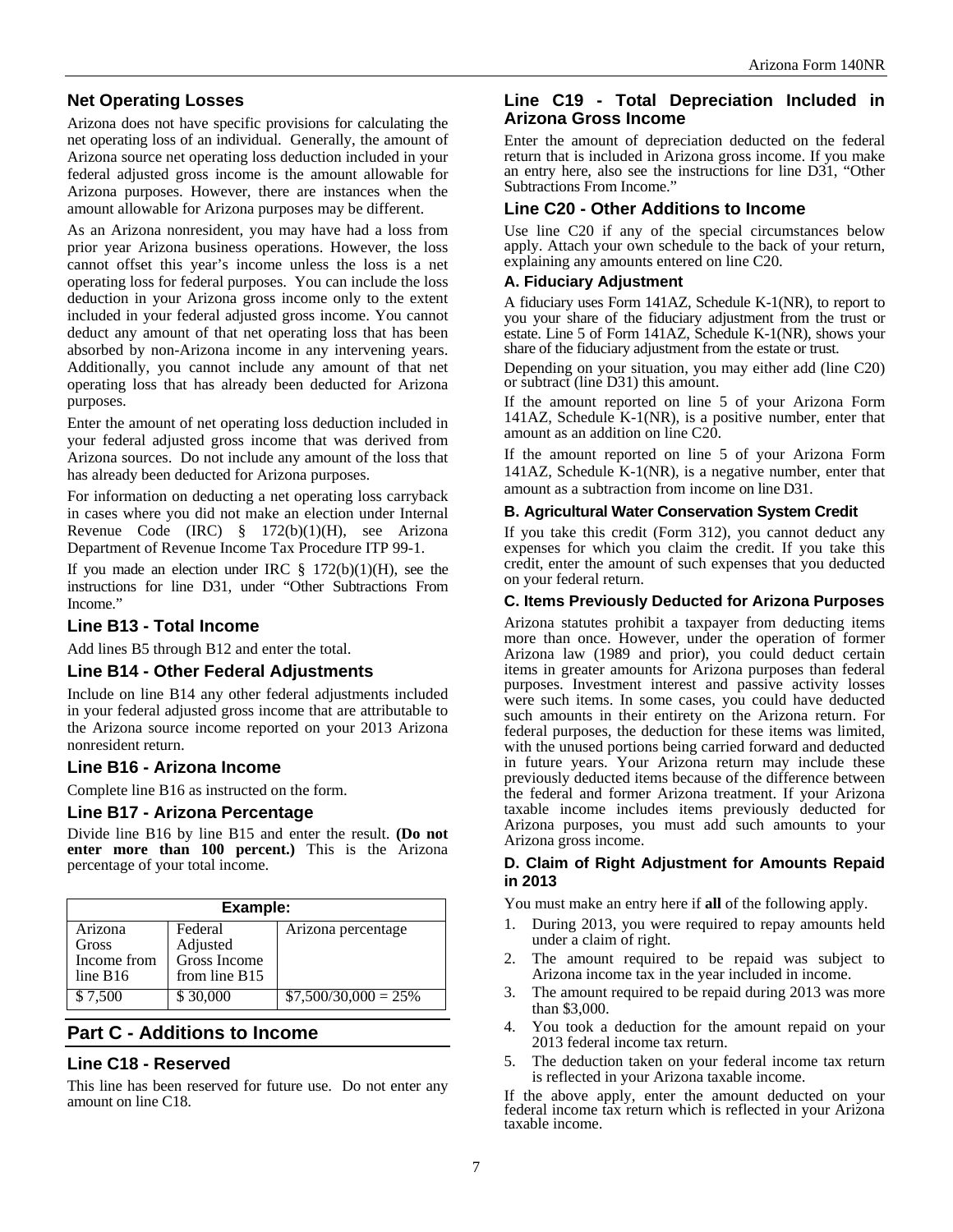For more information on the Arizona claim of right provisions, see Arizona Department of Revenue Individual Income Tax Procedure ITP 95-1.

#### **E. Claim of Right Adjustment for Amounts Repaid in Prior Taxable Years**

You must make an entry here if **all** of the following apply.

- 1. During a year prior to 2013, you were required to repay income held under a claim of right.
- 2. You computed your tax for that prior year under Arizona's claim of right provisions.
- 3. A net operating loss or capital loss was established due to the repayment made in the prior year.
- 4. You are entitled to take that net operating loss or capital loss carryover into account when computing your 2013 Arizona taxable income.
- 5. The amount of the loss carryover included in your Arizona gross income is more than the amount allowed to be taken into account for Arizona purposes.

Enter the amount by which the loss carryover included in your Arizona gross income is more than the amount allowed for the taxable year under Arizona law.

#### **F. Addition to S Corporation Income Due to Credits Claimed**

Shareholders of an S corporation who claim a credit passed through from an S corporation must make an addition to income for the amount of expenses disallowed by reason of claiming the credit.

An S corporation that passes the following credits through to its shareholders must notify each shareholder of his or her pro rata share of the adjustment. You must enter an amount on this line when claiming any of the following credits.

- Environmental technology facility credit (Form 305)
- Agricultural water conservation system credit (Form 312)
- Pollution control credit (Form 315)
- Credit for solar hot water heater plumbing stub outs and electric vehicle recharge outlets (Form 319)
- Credit for employment of TANF recipients (320)
- Agricultural pollution control equipment credit (Form 325)
- Motion picture credits (Form 334)

#### **G. Solar Hot Water Heater Plumbing Stub Outs and Electric Vehicle Recharge Outlet Expenses**

If you take a credit for installing solar hot water heater plumbing stub outs or electric vehicle recharge outlets in a dwelling you constructed (Form 319), you cannot deduct any expenses for which you claim the credit. If you take this credit, enter the amount of such expenses that you deducted on your federal return.

#### **H. Wage Expense for Employers of TANF Recipients**

If you take a credit for employing TANF recipients (Form 320), you cannot deduct any wage expense for which you claim the credit. If you take this credit, enter the amount of such expenses that you deducted on your federal return.

#### **I. Motion Picture Expenses**

If you take a motion picture credit (Form 334), you cannot deduct any expenses related to the production or related to a transferred credit. Enter the amount of any such expenses that were deducted in computing Arizona gross income for which you claimed a credit.

#### **J. Early Withdrawal of Arizona, County, City, or School Retirement System Contributions**

If you meet all the following, you must enter an amount here.

- 1. You left your job with the State of Arizona or an Arizona county, city, or school district for reasons other than retirement.
- 2. When you left, you took out the contributions you had made to the retirement system while employed.
- 3. You deducted these contributions on your Arizona income tax returns that you filed in prior years.
- 4. You did not include these contributions in your federal adjusted gross income this year.

If you meet all these tests, you must report as income those contributions previously deducted on your prior year Arizona tax returns.

For more information, see Arizona Department of Revenue Income Tax Ruling ITR 93-7.

#### **K. Medical Savings Account (MSA) Distributions**

For information on Arizona's MSA provisions, see the department's MSA brochure, Pub 542.

You must add amounts received from an MSA here if any of the following apply.

#### **1 - You Withdrew Funds From Your MSA for Other Than Qualified Expenses**

You must make an entry here if all of the following apply.

- 1. You have an MSA that qualifies as an MSA under Arizona law.
- 2. If you are an employee, your high deductible health coverage is provided by your Arizona employer. If you are self-employed, your high deductible health coverage is provided by your Arizona business.
- 3. You withdrew money from your MSA during 2013.
- 4. You did not use the amount withdrawn to pay qualified medical expenses.
- 5. You did not have to include the withdrawal as income on your federal income tax return.

Enter the amount withdrawn.

#### **2 - Deceased Account Holder Where the Named Beneficiary is Not the Decedent's Surviving Spouse**

You must make an entry here if all of the following apply.

- 1. The account holder died during the year.
- 2. The account holder's MSA qualified as an MSA under Arizona law.
- 3. If the account holder was an employee, the account holder's high deductible health coverage was provided by his or her Arizona employer. If the account holder was self-employed, the account holder's high deductible health coverage was provided by his or her Arizona business.
- 4. You are the named beneficiary of the decedent's MSA.
- 5. You are not the decedent's surviving spouse.
- 6. You did not have to include the value of the MSA as income on your federal income tax return.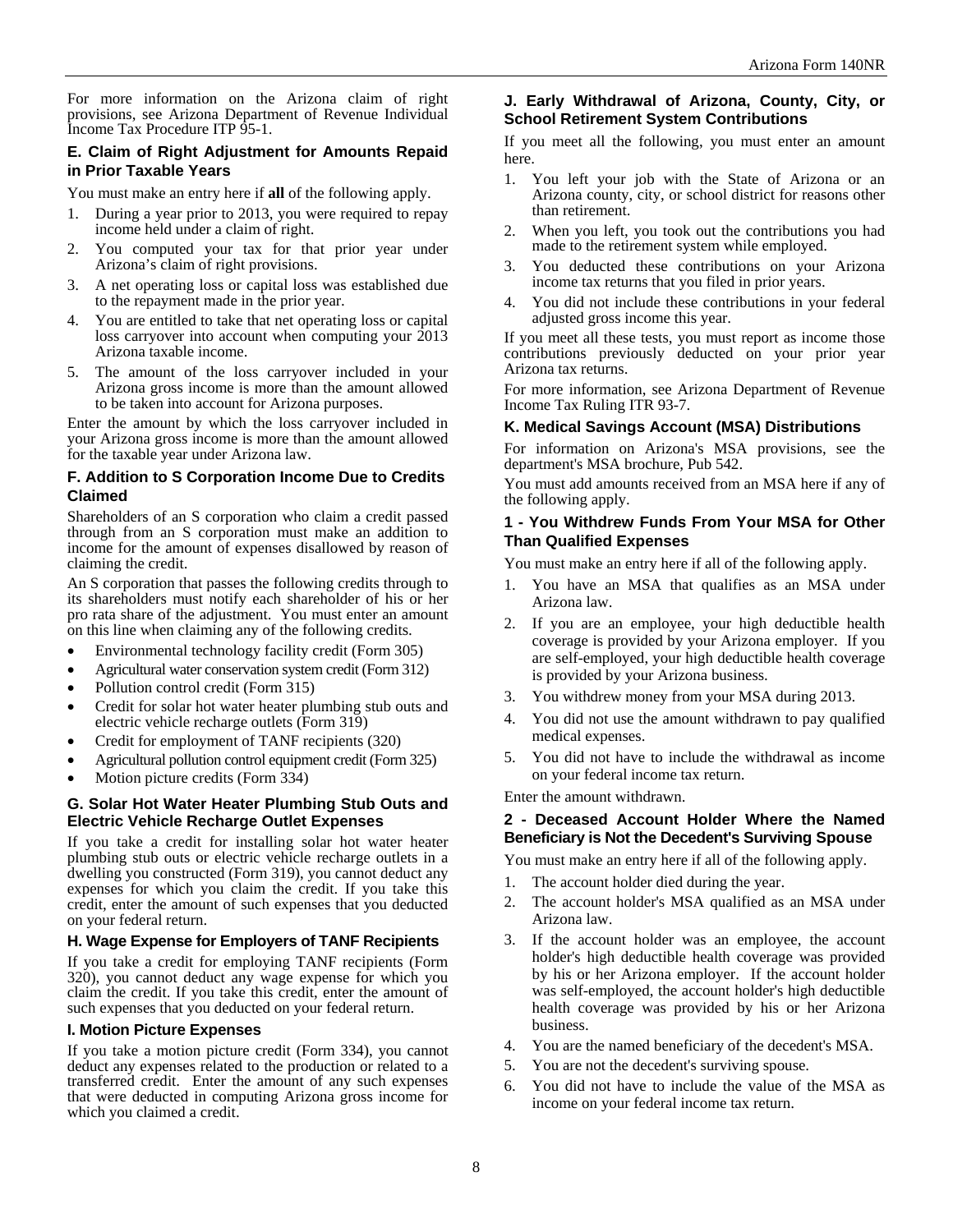In this case, the MSA ceased to be an MSA. Enter the fair market value of the MSA as of the date of death, less the amount of MSA funds used within one year of the date of death, to pay the decedent's qualified medical expenses.

If the MSA has not paid all of the decedent's medical expenses by the time you file this return, reduce the fair market value by only those expenses the MSA paid.

If the MSA pays additional expenses for the decedent after you file, you may file an amended return to further reduce the fair market value of the MSA.

#### **3 - Decedent's Final Return and no Named MSA Beneficiary**

Make an entry here if all of the following apply.

- 1. The account holder died during the year.
- 2. The account holder's MSA qualified as an MSA under Arizona law.
- 3. If the account holder was an employee, the account holder's high deductible health coverage was provided by his or her Arizona employer. If the account holder was self-employed, the account holder's high deductible health coverage was provided by his or her Arizona business.
- 4. There is no named MSA beneficiary.
- 5. This is the decedent's final return.
- 6. The value of the MSA did not have to be included on the decedent's final federal income tax return.

In this case, the MSA ceases to be an MSA. Enter the fair market value of the MSA as of the date of death.

This rule applies in all cases in which there is no named beneficiary, even if the surviving spouse ultimately obtains the right to the MSA assets.

**NOTE:** *The following are not withdrawals. Do not enter any of the following.* 

- *Amounts from the MSA used to pay qualified medical expenses*
- *A qualified return of excess contributions*
- *A qualified rollover*
- *The fair market value of an MSA received by a surviving spouse who was the deceased account holder's named beneficiary*

*For more information about the above items, see the department's MSA brochure, Pub 542 at www.azdor.gov.* 

#### **L. Adjusted Basis in Property for Which You Have Claimed a Credit for Investment in Qualified Small Businesses**

If you claim a credit for an investment in a qualified small business (Form 338), you must adjust your basis in the investment by the amount of the credit claimed. You must report this difference in basis on the Arizona return that you file for the taxable year in which you sell or otherwise dispose of the investment. If you sold or otherwise disposed of the investment during the 2013 taxable year, enter the amount by which the adjusted basis computed under the IRC with respect to that property exceeds the adjusted basis of the property computed under A.R.S. § 43-1074.02.

#### **M. Original Issue Discount (OID) on Reacquisition of Debt Instrument**

For federal purposes, when a taxpayer made the special election to defer discharge of indebtedness (DOI) income under IRC § 108(i) (for 2009 or 2010), the taxpayer was not allowed to take a deduction with respect to the portion of any OID that accrued with respect to that DOI income, during the income deferral period. In this case, the taxpayer had to deduct the aggregate amount of the OID deductions disallowed ratably over a 5-year period, beginning with the period in which the income was includible in federal adjusted gross income.

Arizona did not adopt the federal provisions requiring a taxpayer to defer the OID deduction in cases where the taxpayer federally deferred the DOI income. For Arizona purposes, you had to report the Arizona source DOI income from a debt reacquisition in the year in which you reacquired the debt, and you were allowed to subtract any OID related to that DOI income in the year the OID accrued. (See the instructions for line D31, "Other Subtractions From Income.") If your Arizona gross income includes a deduction for any accrued OID that you have already subtracted for Arizona purposes, you must make an addition to Arizona income for the amount of deferred OID deducted on your federal return that you included in your Arizona gross income. Generally, this addition will not apply until taxable year 2014 through 2018. However, if you were required to accelerate reporting of the Arizona source DOI income for federal purposes and were allowed to deduct accrued OID attributable to that income on an Arizona return filed for a year prior to 2014, this addition may apply to an earlier year. On line C20, enter the amount of any previously deferred OID that you deducted in computing your 2013 Arizona gross income, to the extent that the amount was previously subtracted from Arizona gross income.

#### **N. Qualified Health Insurance Plans**

If you claimed a credit on AZ Form 347, you may not deduct any expenses for which you claim the credit. If you take this credit, enter the amount of such expenses that you deducted on your federal return.

#### **O. Sole Proprietorship Loss of an Arizona Nonprofit Medical Marijuana Dispensary Included in Federal Adjusted Gross Income**

If you are registered as an Arizona sole proprietorship with the Arizona Department of Health Services to operate in this state as a nonprofit medical marijuana dispensary, you are required to add the amount of the loss from the dispensary that is included in the computation of your federal adjusted gross income. Include the amount of the loss on line C20.

**NOTE:** *If the Arizona nonprofit medical marijuana dispensary is registered with the Arizona Department of Health Services as anything other than a sole proprietorship, this addition does not apply.* 

### **P. AZ Long-Term Health Care Savings Account (AZLTHSA) Withdrawals**

You must add amounts withdrawn from your AZLTHSA if your withdrew money for purposes other than paying qualified long-term health care expenses. For more information, see A.R.S. § 43-1032.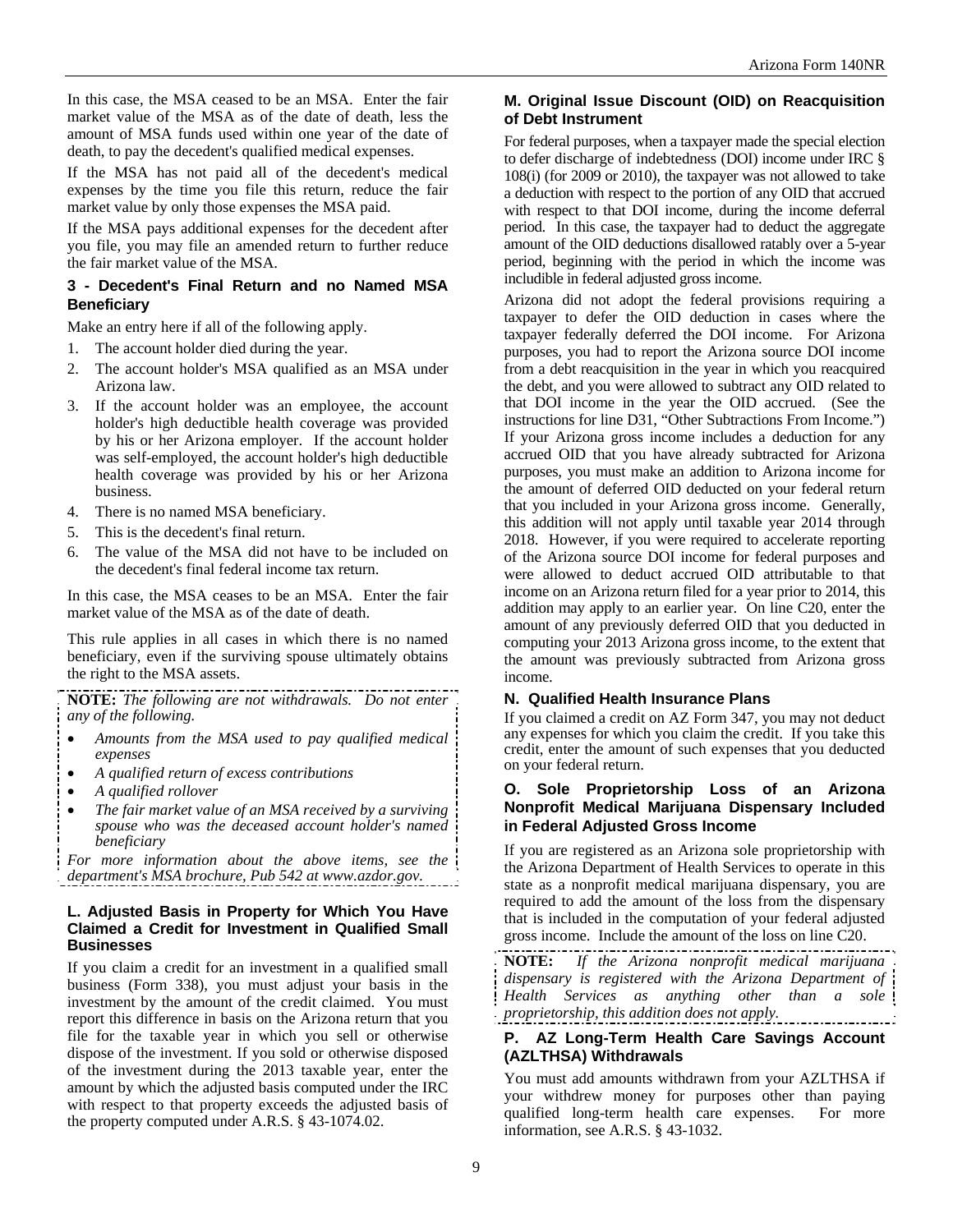### **Q. Other Adjustments**

Other special adjustments may be necessary. You may need to make an addition for depreciation or amortization. You may also need to make an addition if you claimed certain tax credits. Call one of the numbers listed on the back cover if any of the following apply.

- You are a previously certified defense contractor that elected to amortize under A.R.S. § 43-1024.
- You sold or disposed of property that was held for the production of income and your basis was computed under the Arizona Income Tax Act of 1954.
- You claimed the environmental technology facility credit.
- You claimed the pollution control credit.
- You claimed the recycling equipment credit.
- You claimed the agricultural pollution control equipment credit.
- You elected to amortize the basis of a pollution control device or the cost of a childcare facility under Arizona law in effect before 1990. You are still deducting amortization or depreciation for that device or facility on your federal income tax return.

#### **Line C21 - Total Additions**

Add lines C18 through C20. Enter the total on line C21 and on the front of your return, line 16.

### **Part D - Subtractions From Income**

You may only subtract those items for which statutory authority exists. Without such authority, you cannot take a subtraction. If you have any questions concerning subtractions from income, call one of the numbers listed on the back cover.

**NOTE:** *You may not subtract any amount which is allocable to income excluded from your Arizona income.* 

#### **Line D22 - Exemption: Age 65 or Over**

Multiply the number in box 8 on the front of your return by \$2,100 and enter the result.

### **Line D23 - Exemption: Blind**

Multiply the number in box 9 on the front of your return by \$1,500 and enter the result.

### **Line D24 - Exemption: Dependents**

Multiply the number in box 10 on the front of your return by \$2,300 and enter the result.

### **Line D25 - Total Exemptions**

Add lines D22 through D24 and enter the total.

#### **Line D26 - Prorated Exemptions**

Multiply the amount on line D25 by your Arizona percentage from line B17 and enter the result.

**For Active Duty Military Personnel Only:** *If you were on active duty in Arizona during 2013, but you were a resident of another state, you must prorate these exemptions.* 

### **Line D27 - Interest on U.S. Obligations**

Enter the amount of interest income from U.S. Government obligations included as income on line B6 in the ARIZONA column. U.S. Government obligations include obligations such as savings bonds and treasury bills. You must reduce this subtraction by any interest or other related expenses incurred to purchase or carry the obligation. Reduce the subtraction only by the amount of such expenses included in your Arizona gross income.

#### **Line D28 - Arizona Lottery Winnings**

You may subtract up to \$5,000 of winnings received in 2013 for Arizona lottery prizes. Only subtract those Arizona lottery winnings that you included on line B12 in the ARIZONA column and reported on your federal income tax return.

If you subtract Arizona lottery winnings here, you may have to adjust the amount of gambling losses claimed as an itemized deduction.

#### **Line D29 - Agricultural Crops Given to Arizona Charitable Organizations**

Arizona law allows a subtraction for qualified crop gifts made during 2013 to one or more charitable organizations. To take this subtraction, all of the following must apply.

- 1. You must be engaged in the business of farming or processing agricultural crops.
- 2. The crop must be grown in Arizona.
- 3. You made your gift to a charitable organization located in Arizona that is exempt from Arizona income tax.

The subtraction is the greater of the wholesale market price or the most recent sale price for the contributed crop.

The amount of subtraction cannot include any amount deducted pursuant to IRC § 170 with respect to crop contribution that exceeds the cost of producing the contributed crop.

To determine if your crop gift qualifies for this subtraction, see Income Tax Procedure ITP 12-1.

#### **Line D30 - Adjustment for IRC § 179 Expense Not Allowed in Prior Years**

If you made an addition for IRC § 179 expense on your 2009, 2010, 2011 and/or 2012 return(s), enter 20% (.20) of the amount added for 2009, 2010, 2011 and/or 2012.

#### **Line D31 - Other Subtractions From Income**

Use line D31 if any of the following special circumstances apply. Attach your own schedule to the back of the return, explaining any amounts entered here.

#### **A. Certain Wages of American Indians**

Enrolled members of American Indian tribes may subtract wages earned while living and working on their tribe's reservation. You can subtract only those amounts that you included on line B5, ARIZONA column. The federal government must recognize these tribes.

For more information, see Income Tax Ruling ITR 96-4.

#### **B. Qualified Wood Stove, Wood Fireplace, or Gas Fired Fireplace**

Arizona law provides a subtraction for converting an existing fireplace to one of the following.

- a qualified wood stove
- a qualified wood fireplace
- a gas fired fireplace and non-optional equipment directly related to its operation

You may subtract up to \$500 of the costs incurred for converting an existing fireplace on your property located in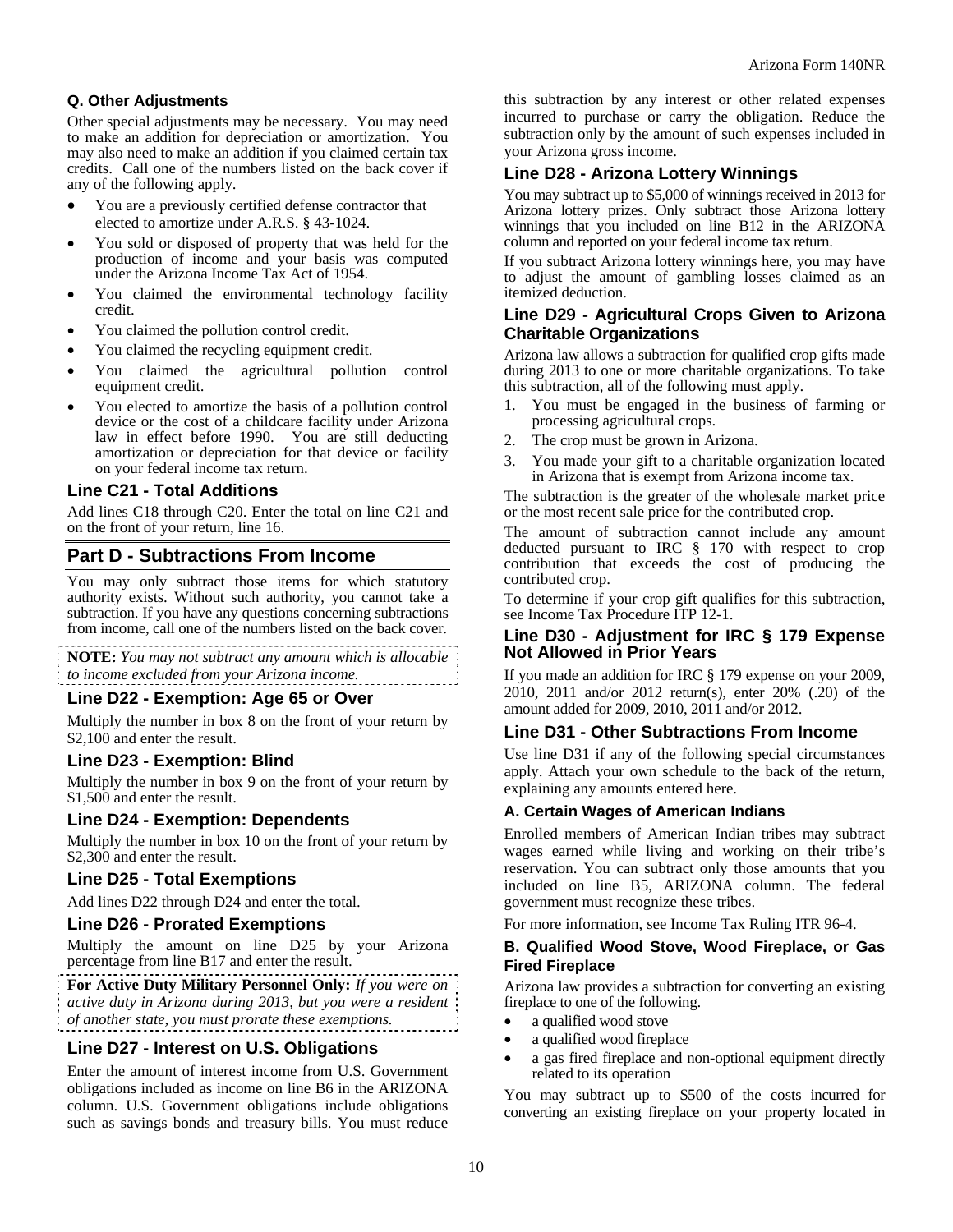Arizona. When you figure your subtraction, do not include taxes, interest, or other finance charges.

A qualified wood stove or a qualified wood fireplace is a residential wood heater that was manufactured on or after July 1, 1990, or sold at retail on or after July 1, 1992. The residential wood heater must also meet the U.S. Environmental Protection Agency's July 1990 particulate emissions standards.

A qualified gas fired fireplace is any device that burns natural or liquefied petroleum gas as its fuel through a burner system that is permanently installed in the fireplace. The conversion of an existing wood burning fireplace to noncombustible gas logs that are permanently installed in the fireplace also qualifies as a gas fired fireplace.

#### **C. Claim of Right Adjustment for Amounts Repaid in Prior Taxable Years**

You must make an entry here if **all** of the following apply.

- 1. During a year prior to 2013, you were required to repay income held under a claim of right.
- 2. The amount required to be repaid was subject to Arizona income tax in the year included in income.
- 3. You computed your tax for that prior year under Arizona's claim of right provisions.
- 4. A net operating loss or capital loss was established due to the repayment made in the prior year.
- 5. You are entitled to take that net operating loss or capital loss carryover into account when computing your 2013 Arizona taxable income.
- 6. The amount of the loss carryover allowed to be taken into account for Arizona purposes is more than the amount included in your Arizona gross income.

Enter the amount by which the loss carryover allowed for the taxable year under Arizona law is more than the amount included in your Arizona gross income. For more information on the Arizona claim of right provisions, see Individual Income Tax Procedure ITP 95-1.

#### **D. Deposits Made Into Your MSA**

If you have an MSA, you may be able to subtract deposits made into that MSA. Make an entry here if all of the following apply.

- You have an MSA that qualifies as an MSA under Arizona law, but not federal law.
- 2. If you are an employee, your high deductible health coverage is provided by your Arizona employer. If you are self-employed, your high deductible health coverage is provided by your Arizona business.
- 3. Either you or your employer made deposits into that MSA during the tax year.
- 4. You had to include the deposits in income on your federal income tax return.

You can subtract these deposits only to the extent included in your Arizona gross income. Enter these deposits here.

#### **E. Employer Contributions Made to Employee MSAs**

If you are an employer, you may subtract the amount contributed to your employees' MSAs that are established under Arizona law. You can subtract these contributions only to the extent not deductible for federal income tax purposes. You can subtract these contributions only to the extent included in your Arizona gross income. Enter these contributions here.

### **F. Certain Expenses Not Allowed for Federal Purposes**

You may subtract some expenses that you cannot deduct on your federal return when you claim certain federal tax credits. These federal tax credits include the following.

- the federal work opportunity credit
- the empowerment zone employment credit
- the credit for employer-paid social security taxes on employee cash tips
- the Indian employment credit

If you claimed any of the above federal tax credits for 2013, enter the portion of wages or salaries attributable to Arizona source income that you paid or incurred during the taxable year that is equal to the amount of those federal tax credits you claimed.

#### **G. Recalculated Arizona Depreciation**

Enter the total amount of depreciation attributable to assets used in your Arizona business allowable pursuant to IRC  $§$  167(a) for the taxable year calculated as if you had elected not to claim bonus depreciation for eligible properties for federal purposes.

#### **H. Basis Adjustment for Property Sold or Otherwise Disposed of During the Taxable Year**

With respect to property used in an Arizona business that is sold or otherwise disposed of during the taxable year by a taxpayer who has complied with the requirement to add back all depreciation with respect to that property on tax returns for all taxable years beginning from and after December 31, 1999, enter the amount of depreciation that has been allowed pursuant to IRC  $\S 167(a)$  to the extent that the amount has not already reduced Arizona taxable income in the current or prior years. (Note: The practical effect of this is to allow a subtraction for the difference in basis for any asset for which bonus depreciation has been claimed on the federal return.) You may make this adjustment only for property that was used in your Arizona business.

#### **I. Fiduciary Adjustment**

If the amount on Form 141AZ, Schedule K-1(NR), line 5, is a negative number, enter that amount as a subtraction from income on line D31.

### **J. Net Operating Loss Adjustment**

**NOTE:** *This subtraction applies to only those individuals who made an election under the special federal net operating loss rules for 2008 and 2009. Under the special rules for 2008 and 2009, you could have elected to carry the net operating loss back for 3, 4, or 5 years, instead of the normal 2 years. This election would have been allowed under IRC § 172(b)(1)(H) as amended by the American Recovery and Reinvestment Act of 2009 or the Worker, Homeownership, and Business Assistance Act of 2009.* 

Arizona did not adopt the special federal net operating loss rules for losses incurred during 2008 or 2009. For Arizona purposes, you must deduct an Arizona source net operating loss as if the loss was computed under IRC § 172 in effect prior to the enactment of those special rules. If you made an election to deduct your 2008 or 2009 federal net operating loss under IRC  $\S$  172(b)(1)(H), you may have to enter an amount here. Figure how much of the net operating loss carry forward would have been allowed as a deduction on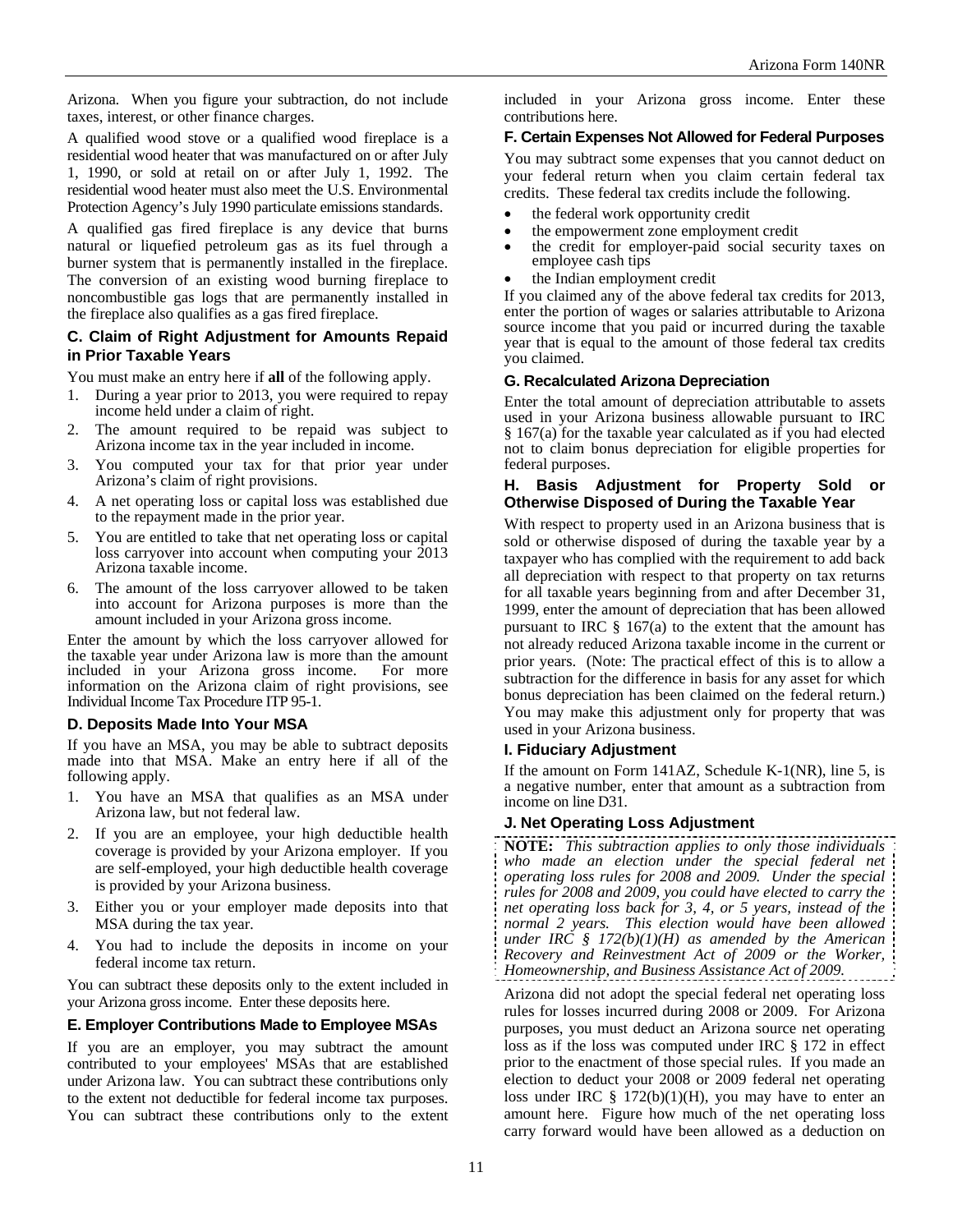your 2013 federal income tax return, if the election described in IRC  $\S$  172(b)(1)(H) had not been made in the year of the loss. Then figure how much of the carry forward computed under that method was derived from Arizona source losses. The amount you may take as a subtraction is the difference between the amount of Arizona source net operating loss carryover allowable as a deduction for federal purposes under the as if calculation and the amount of the Arizona source net operating loss deduction actually taken for federal purposes that you included in your Arizona gross income. On line D31, enter the amount of allowable Arizona source loss carry forward deduction that exceeds the actual amount of Arizona source net operating loss carry forward deduction that was deducted in arriving at Arizona gross income.

**NOTE:** *As an Arizona nonresident, you may have had a loss from prior year Arizona business operations. However, the*  loss cannot offset this year's income unless the as if *calculation results in an Arizona source net operating loss deduction for federal purposes. You can only take this subtraction if the as if federal net operating loss deduction for 2013 includes Arizona source losses that have not been absorbed by non-Arizona income in any intervening years. You cannot subtract any amount of that net operating loss that has been absorbed by non-Arizona income in any intervening years. You also cannot take a subtraction for any amount that has already been deducted for Arizona purposes.* 

#### **K. Previously Deferred Discharge of Indebtedness (DOI) Income Adjustment**

Generally, when a loan is settled for less than the amount owed, DOI income is realized by the debtor and usually must be included in the debtor's gross income. The amount of DOI income is generally equal to the amount of loan forgiveness. DOI income also occurs when a debtor repurchases his or her own debt at a discount (a price lower than the adjusted basis issue price of the debt instrument). In debt repurchase transactions, the amount of DOI income is generally equal to the difference between the adjusted issue price and the price paid for the debt instrument.

For federal purposes, a taxpayer may have made a special election for taxable years 2009 or 2010 to include DOI income in connection with the reacquisition of a business debt instrument, ratably over a 5-year period. A taxpayer that made this election will generally include this income in federal adjusted gross income beginning with the 2014 taxable year. A taxpayer would have made the federal election under IRC § 108(i) as added by the American Recovery and Reinvestment Act of 2009.

Arizona did not adopt the special federal DOI income deferral provisions for the 2009 or 2010 taxable year. For Arizona purposes, if you made the federal election to defer the inclusion of Arizona source DOI income under IRC § 108(i), you were required to add the amount of that deferred DOI income to Arizona income for the year for which you made the election. If you made the required addition to Arizona income on the Arizona return filed for the year in which you reacquired the debt instrument (2009 or 2010), Arizona will not tax that Arizona source DOI income twice. In the year in which you include that deferred Arizona source DOI income in your federal adjusted gross income, and likewise your Arizona gross income, you may take a subtraction for the amount included for that year. Usually this subtraction will

apply to taxable years 2014 through 2018. However, if you had to accelerate the deferral for federal purposes, this subtraction may apply to a taxable year prior to 2014. On line D31, enter the amount of previously deferred Arizona source DOI income that you included in your Arizona gross income for the current taxable year to the extent that the amount was previously added to your Arizona income.

#### **L. Original Issue Discount (OID) on Reacquisition of Debt Instrument**

For federal purposes, when a taxpayer made the special election to defer DOI income under IRC § 108(i), the taxpayer was not allowed to take a deduction with respect to the portion of any OID that accrued with respect to that DOI income, during the income deferral period. In this case, the taxpayer must deduct the aggregate amount of the OID deductions disallowed ratably over a 5-year period, beginning with the period in which the income is includible in federal adjusted gross income.

Arizona did not adopt the federal provisions requiring a taxpayer to defer the OID deduction in cases where the taxpayer federally deferred the DOI income under IRC § 108(i). For Arizona purposes, you were required to add the amount of deferred Arizona source DOI income to Arizona gross income on the return filed for the year in which you reacquired the debt instrument. Since Arizona taxed the federally deferred Arizona source income for 2009 or 2010 on your 2009 or 2010 Arizona return, you may subtract the amount of OID that accrued during the taxable year with respect to that Arizona source DOI income. On line D31, enter the amount of any OID related to that Arizona source income that was deferred and not allowed to be deducted in computing your federal adjusted gross income for 2013 under IRC § 108(i).

#### **M. Sole Proprietorship Income of an Arizona Nonprofit Medical Marijuana Dispensary Included in Federal Adjusted Gross Income**

If you are registered as an Arizona sole proprietorship with the Arizona Department of Health Services to operate in this state as a nonprofit medical marijuana dispensary, you may subtract the amount of the income from the dispensary that is included in the computation of your federal adjusted gross income. Include the amount of the income on line D31.

**NOTE:** *If the Arizona nonprofit medical marijuana dispensary is registered with the Arizona Department of Health Services as anything other than a sole proprietorship, this subtraction does not apply.*

#### **N. Other Adjustments**

Other special adjustments may be necessary. Call one of the numbers listed on the back cover if any of the following apply.

- You are a previously certified defense contractor that elected to amortize under A.R.S. § 43-1024.
- You sold or disposed of property that was held for the production of income subject to Arizona tax and your basis was computed under the Arizona Income Tax Act of 1954.
- You deferred exploration expenses determined under IRC § 617 in a taxable year ending before January 1,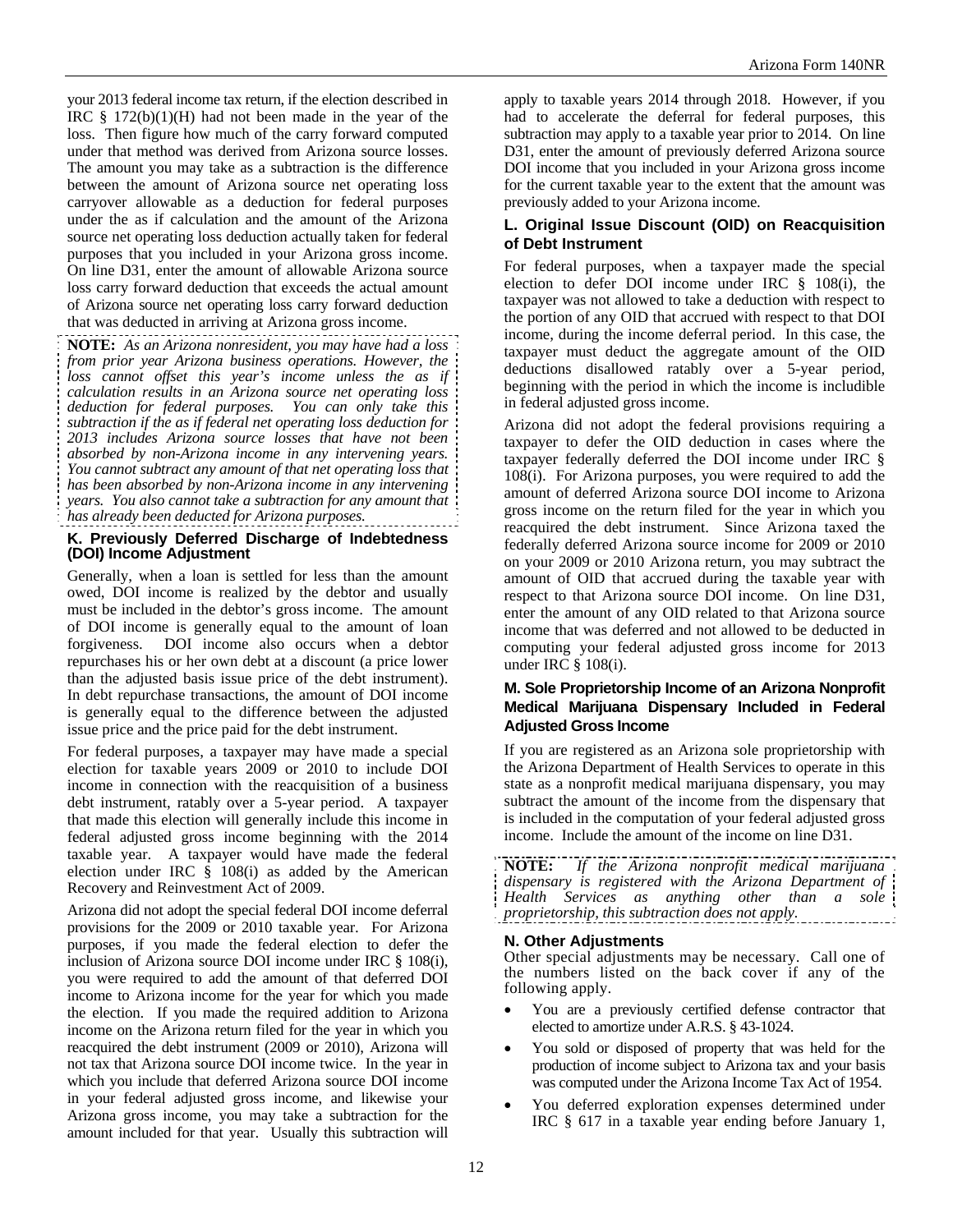1990, and you have not previously taken a subtraction for those expenses.

### **Line D32 - Subtractions**

Add lines D26 through D31. Enter the total here and on the front of your return on line 18.

### **Part E - Net Long-Term Capital Gain Subtraction From Income**

*Note: If you reported a net capital gain or (loss) on your federal tax return, you must enter the amount of the net gain or (loss) from Arizona sources, on page 1, line 19, box 19A. See the instructions for line 19.* 

*If you entered an amount in box 19A, you must complete lines E33 and E34. If you are taking a subtraction for any net long-term capital gain from assets acquired after December 31, 2011, you must also complete lines E35 and E36. If you do not complete Part E, you cannot take the subtraction.* 

Beginning in 2013, you may subtract a percentage of any net long-term capital gain included in your federal adjusted gross income that is derived from an investment in an asset acquired after December 31, 2011. For 2013, the percentage is 10% (.10).

As a nonresident, you may take the allowable subtraction for only those qualified net long-term capital gains that are from Arizona sources.

Use the worksheet at the end of these instructions, *Worksheet for Net Long-Term Capital Gain Subtraction for Assets Acquired after December 31, 2011,* to determine the allowable subtraction.

### **Line E33 - Total Net Short-Term Capital Gain or (Loss)**

Enter the amount of net short-term capital gain included on line B10, in the ARIZONA Column.

### **Line E34 - Total Net Long-Term Capital Gain or (Loss)**

Enter the amount from the worksheet, line 12, column (c).

### **Line E35 - Net Long-Term Capital Gain From Assets Acquired After December 31, 2011**

Enter the amount from the worksheet, line 12, column (e).

### **Line E36 - Net Long-Term Capital Gain Subtraction From Income**

Multiply the amount on line E35 by 10% (.10) and enter the result here and on page 1, line 19.

### **Totaling Your Income**

### **Line 14 - Federal Adjusted Gross Income**

You must complete your federal return before completing your Arizona return. You must complete a 2013 federal return to determine your federal adjusted gross income even if not filing a federal return.

Arizona uses federal adjusted gross income as a starting point to determine Arizona taxable income. Enter your federal adjusted gross income from page 2, line B15.

### **Line 15 - Arizona Income**

Enter your Arizona income from page 2, line B16, of your return.

### **Line 16 - Additions to Income**

Enter the amount from page 2, line C21, of your return.

### **Line 17 - Subtotal**

Add line 15 and line 16 and enter the total.

#### **Line 18 - Subtractions From Income**

Enter the amount from page 2, line D32, of your return.

### **Line 19 – Arizona Sourced Net Capital Gain or (Loss) and Net Long-Term Capital Gain Subtraction**

#### **Box 19A – Net Capital Gain or (loss)**

- If you reported a net capital gain or (loss) on your federal tax return, enter the amount of net capital gain or (loss) from *Arizona sources*, in box 19A.
- If you entered an amount in box 19A, you must complete page 2, Part E, lines E33 and E34.

#### **Line 19 – Subtraction for net long-term capital gain from assets acquired after December 31, 2011**

You *must* complete page 2, Part E, to take this subtraction. If you do not complete Part E, you cannot take the subtraction. Enter the amount from page 2, line E36.

#### **Line 20 - Arizona Adjusted Gross Income**

Add lines 18 and 19, then subtract line 17 from the sum. You may also complete the following worksheet to figure your Arizona adjusted gross income.

|             | <b>Arizona Adjusted Gross Income Worksheet</b>                                                                                       |      |
|-------------|--------------------------------------------------------------------------------------------------------------------------------------|------|
| $1_{-}$     | Enter the amount from Form<br>140NR, page 1, line 18.                                                                                |      |
| $2^{\circ}$ | Enter the amount from Form<br>140NR, page 1, line 19                                                                                 |      |
|             | 3. Add line 1 to line 2. Enter the<br>total.                                                                                         | ( )( |
|             | 4. Enter the amount from Form<br>140NR, page 1, line 17.                                                                             |      |
| 5.          | Subtract the amount on line 3<br>from the amount on line 4. Enter<br>the difference here and also on<br>Form 140NR, page 1, line 20. |      |

### **Figuring Your Arizona Tax**

### **Line 21 - Itemized or Standard Deductions**

You must decide whether to take the standard deduction or to itemize your deductions. Your Arizona income tax will be less if you take the larger of your standard deduction or your itemized deductions.

When you *e-file*, the software completes  $e$ -file the math for you.

### **Your Standard Deduction**

**Caution:** *You must prorate the standard deduction.* 

Nonresident individuals, who claim the standard deduction, must prorate the deduction by the percentage which the taxpayer's Arizona gross income is of the taxpayer's federal adjusted gross income.

This will in effect prorate the standard deduction between income taxable to Arizona and income not taxable to Arizona and allow only that portion of the deduction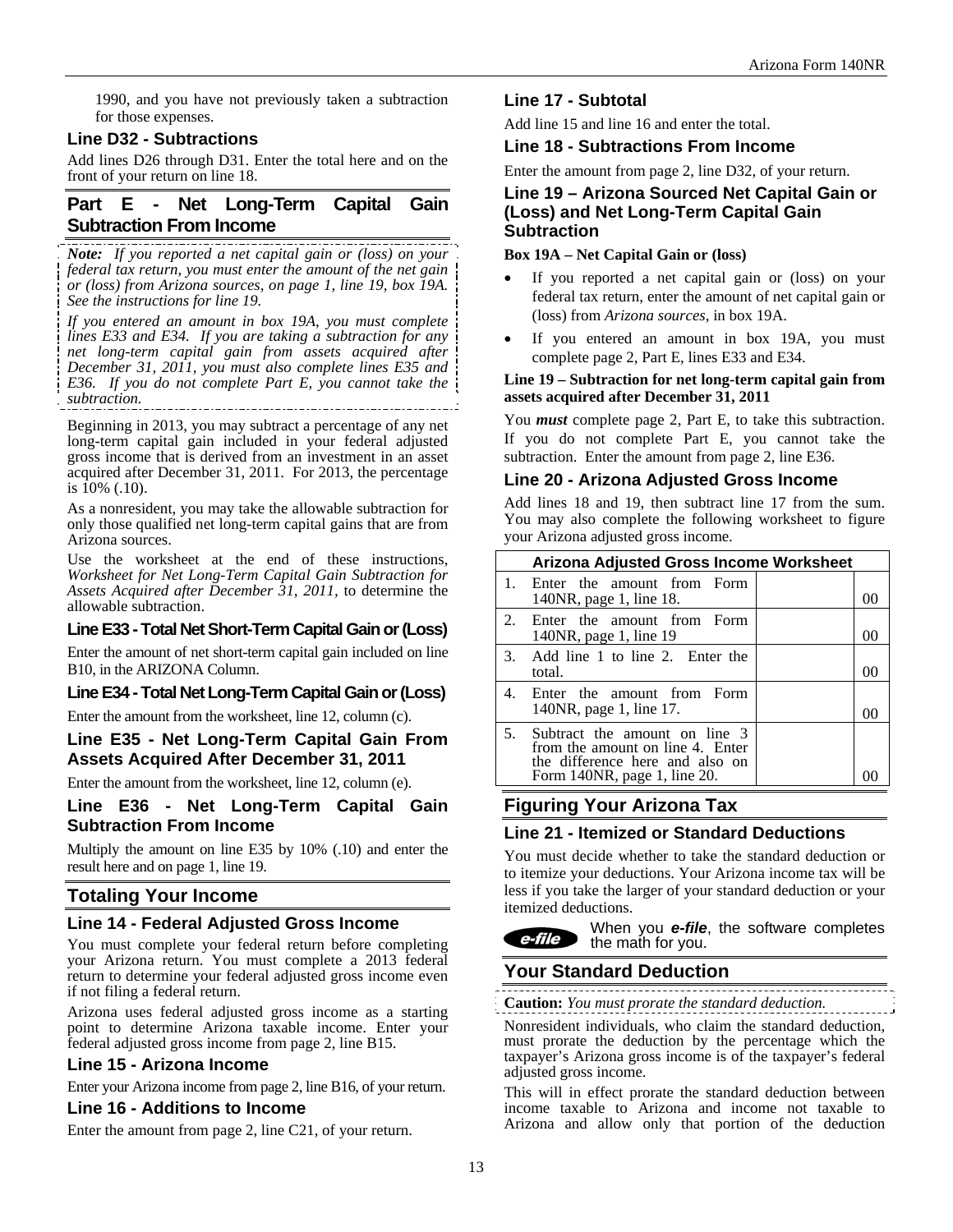allocable to income taxable to Arizona. If you take the standard deduction, check box **21**S.

| <b>Standard Deduction Chart</b> |                                                                                                                                                                              |  |                                                          |
|---------------------------------|------------------------------------------------------------------------------------------------------------------------------------------------------------------------------|--|----------------------------------------------------------|
|                                 | If your filing status is:                                                                                                                                                    |  | <b>Your standard deduction</b><br>prior to prorating is: |
|                                 | Single                                                                                                                                                                       |  | \$4,945                                                  |
|                                 | Married filing separate                                                                                                                                                      |  | \$4,945                                                  |
|                                 | Married filing joint                                                                                                                                                         |  | \$9,883                                                  |
|                                 | Head of household                                                                                                                                                            |  | \$9,883                                                  |
|                                 | <b>Standard Deduction Worksheet</b>                                                                                                                                          |  |                                                          |
| $1_{-}$                         | from the standard<br>Amount<br>deduction chart. Enter the amount<br>shown for your filing status.                                                                            |  | S                                                        |
| 2.                              | Enter your Arizona percentage from<br>Form 140NR, page 2, line B17.                                                                                                          |  | $\%$                                                     |
| 3.                              | Multiply line 1 by the percent on<br>line 2. Enter the result here and on<br>Form 140NR, page 1, line 21.<br>Also check box 21S if you are<br>taking the standard deduction. |  | \$                                                       |

# **Your Itemized Deduction**

You may itemize deductions on your Arizona return even if you do not itemize deductions on your federal return. The itemized deductions allowed for Arizona purposes are those itemized deductions that are allowable under the IRC. As an Arizona nonresident, you must prorate these deductions by the percentage which your Arizona gross income is of your federal adjusted gross income.

To determine your Arizona itemized deductions, complete a federal Form 1040, Schedule A. Then complete the Arizona Form 140NR, Schedule A(NR). If you itemize deductions, check box **21**I.

**NOTE:** *If you itemize, you must attach a copy of your federal Schedule A and your Arizona Schedule A(NR) to your Arizona return.* 

### **Line 22 - Personal Exemptions**

Your personal exemption depends on your filing status. See Personal Exemption Chart. Then complete the Personal Exemption Worksheet.

| <b>Personal Exemption Chart</b>                                                                                                            |                                                |  |
|--------------------------------------------------------------------------------------------------------------------------------------------|------------------------------------------------|--|
| If you checked filing status:                                                                                                              | <b>Personal Exemption</b><br>before proration: |  |
| Single (Box $7$ )                                                                                                                          | \$2,100                                        |  |
| Married filing joint return<br>$(Box 4)$ and claiming<br>no<br>dependents (Box 10)                                                         | \$4,200                                        |  |
| Married filing joint return (Box<br>4) and claiming at least one<br>dependent (Box 10 excluding<br>persons listed on Page 2, line<br>(A3a) | \$6,300                                        |  |
| Head of household and you are<br>not married (Box 5)                                                                                       | \$4,200                                        |  |

| Head of household and you<br>are a married person who<br>qualifies to file as head of<br>household (Box 5)                                           | \$3,150 or Complete<br>Form 202 Personal<br><b>Exemption Allocation</b><br>Election.        |
|------------------------------------------------------------------------------------------------------------------------------------------------------|---------------------------------------------------------------------------------------------|
| Married filing separate (Box 6)<br>with neither spouse claiming<br>any dependents (Box 10)                                                           | \$2,100 or Complete<br>Form 202 <i>Personal</i><br><b>Exemption Allocation</b><br>Election. |
| Married filing separate (Box 6)<br>with one spouse claiming at<br>least one dependent (Box 10<br>excluding persons listed<br>on<br>Page 2, line A3a) | \$3,150 or Complete<br>Form 202 <i>Personal</i><br><b>Exemption Allocation</b><br>Election. |

**For Active Duty Military Personnel Only:** *if you were on active duty in Arizona during 2013, but were a resident of another state, do not prorate your personal exemption. You are allowed a 100% deduction for the personal exemption (to include spouse).* 

| <b>Personal Exemption Worksheet</b>                                                                                                                                                                                                            |   |  |
|------------------------------------------------------------------------------------------------------------------------------------------------------------------------------------------------------------------------------------------------|---|--|
| from the<br>personal<br>Amount<br>exemption chart. If you were an<br>active duty military member during<br>2013, skip lines 2 and 3 and enter<br>this amount on Form 140NR, page<br>1, line 22. All other taxpayers<br>complete lines 2 and 3. | S |  |
| 2. Enter your Arizona percentage from<br>Form 140NR, page $\overline{2}$ , line B17.                                                                                                                                                           | % |  |
| 3. Multiply line 1 by the percent on<br>line 2. Enter the result here and on<br>Form 140NR, page 1, line 22.                                                                                                                                   |   |  |

A married couple who does not claim any dependents may take one personal exemption of \$4,200 (prior to prorating). If the husband and wife file separate returns, either spouse may (prior to prorating) take the entire \$4,200 exemption, or the spouses may divide the \$4,200 (prior to prorating) between them. You and your spouse must complete Form 202 if either you or your spouse claim a personal exemption of more than \$2,100 (prior to prorating). If you and your spouse do not complete Form 202, you may (prior to prorating) take an exemption of only \$2,100 (one-half of the total \$4,200).

A married couple who claims at least one dependent may take one personal exemption of \$6,300 (prior to prorating). If the husband and wife file separate returns, either spouse may (prior to prorating) take the entire \$6,300 exemption, or the spouses may divide the \$6,300 (prior to prorating) between them. You and your spouse must complete Form 202 if either you or your spouse claim a personal exemption of more than \$3,150 (prior to prorating). If you and your spouse do not complete Form 202, you may (prior to prorating) take an exemption of only \$3,150 (one-half of the total \$6,300).

If you are a married person who qualifies to file as a head of household, you may take the entire \$6,300 (prior to prorating) personal exemption or you may divide the exemption with your spouse. You and your spouse must complete Form 202 if either you or your spouse claim a personal exemption of more than \$3,150 (prior to prorating).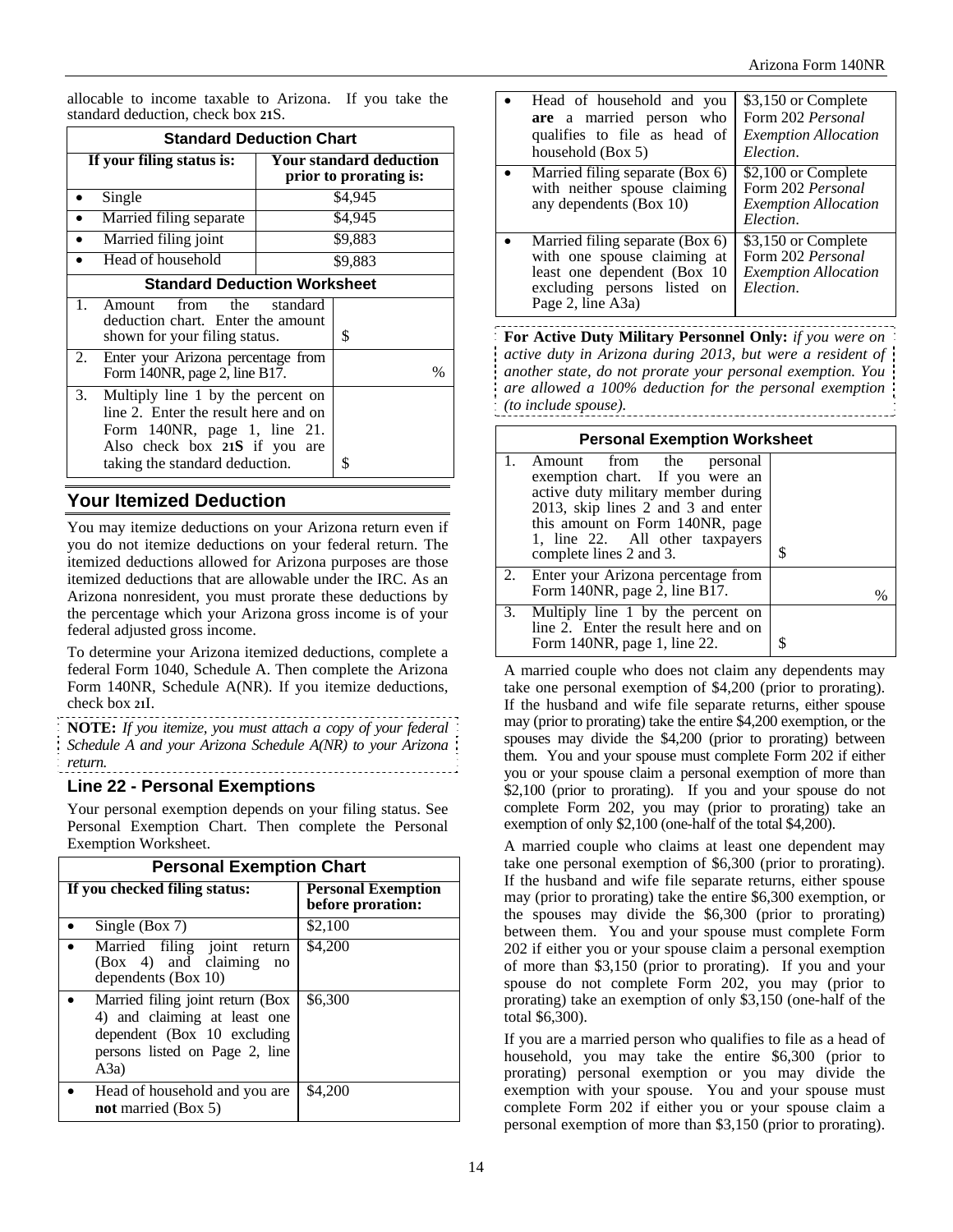If you and your spouse do not complete Form 202, you may (prior to prorating) take an exemption of only \$3,150 (onehalf of the total \$6,300). The spouse who claims more than one-half of the total personal exemption (prior to prorating) must attach the original Form 202 to his or her return. The spouse who claims less than one-half of the total personal exemption (prior to prorating) must attach a copy of the completed Form 202 to his or her return.

### **Line 23 - Taxable Income**

Subtract lines 21 and 22 from line 20 and enter the difference. Use this amount to calculate your tax using Tax Table X or Y.

#### **Line 24 - Tax Amount**

Enter the tax from Tax Table X or Y.

### **Line 25 - Tax From Recapture of Credits From Arizona Form 301**

Enter the amount of tax due from recapture of credits from Form 301, Part II, line 36.

#### **Line 26 - Subtotal of Tax**

Add lines 24 and 25.

#### **Line 27 - Nonrefundable Credits From Arizona Form 301 or Forms 321, 322, and 323 if Form 301 is Not Required**

Complete line 27 if you take any of the following credits. Also, make sure that you attach Arizona Form 301 if you are required to complete Form 301, and the appropriate credit form or forms to your return.

1. **Enterprise Zone Credit**. Taxpayers located in a former enterprise zone prior to June 30, 2011, may qualify to claim a third year credit for qualified employment positions. See Form 304 for more information.

2. **Environmental Technology Facility Credit.** You may qualify for this credit if your business incurred expenses in constructing a qualified environmental technology manufacturing facility. Use Form 305 to figure this credit.

3. **Military Reuse Zone Credit.** You may qualify for this credit if you have qualifying net increases in full-time employment within a military reuse zone. Use Form 306 to figure this credit.

4. **Recycling Equipment Credit.** The recycling equipment credit allowable to individuals has been repealed. You may not take this credit for taxable years beginning January 1, 2003 or later. However, the repeal did not affect any credit carryover that accrued prior to the repeal. Use Form 307 to figure any allowable credit carryover.

5. **Credit for Increased Research Activities - Individuals.** You may qualify for this credit if you incurred qualified research expenses for research conducted in Arizona. Use Form 308-I to figure this credit.

6. **Credit for Taxes Paid to Another State or Country.**  You may qualify for this credit if you paid tax to Arizona and another state or country on the same income. Use Form 309 to figure this credit.

7. **Agricultural Water Conservation System Credit.** You may qualify for this credit if you incurred expenses to purchase and install an agricultural water conservation system in Arizona. Use Form 312 to figure this credit.

8. **Pollution Control Credit.** You may qualify for this credit if you purchased depreciable property used in a trade or business to reduce or prevent pollution. Use Form 315 to figure this credit.

9. **Credit for Solar Hot Water Heater Plumbing Stub Outs and Electric Vehicle Recharge Outlets.** You may qualify for this credit if you installed solar hot water heater plumbing stub outs or electric vehicle recharge outlets in houses or dwelling units you constructed. The taxpayer that constructed the dwelling may also transfer the credit to a purchaser. Use Form 319 to figure this credit.

10. **Credit for Employment of TANF Recipients.** You may qualify for this credit if you employed TANF recipients during the taxable year. Use Form 320 to figure this credit.

11. **Credit for Contributions to Qualifying Charitable Organizations.** You may qualify for this credit if you made contributions to qualifying charitable organizations. Use Form 321 to figure this credit.

12. **Credit for Contributions Made or Fees Paid to Public Schools.** You may qualify for this credit if you paid certain fees to public schools in Arizona. Use Form 322 to figure this credit.

13. **Credit for Contributions to Private School Tuition Organizations.** You may qualify for this credit if you made contributions to a school tuition organization that provides scholarships or grants to qualified schools. Use Form 323 to figure this credit.

14. **Agricultural Pollution Control Equipment Credit.**  You may qualify for this credit if you are involved in commercial agriculture and incurred expenses to purchase tangible personal property that is primarily used in your trade or business in Arizona to control or prevent pollution. Use Form 325 to figure this credit.

15. **Credit for Donation of School Site.** You may qualify for this credit if you donated real property and improvements to a school district or a charter school for use as a school or as a site for the construction of a school. Use Form 331 to figure this credit.

16. **Credits for Healthy Forest Enterprises.** You may qualify for these credits if you had net increases in qualified employment positions in a healthy forest enterprise and net training and certifying costs. Use Form 332 to figure these credits.

17. **Credit for Employing National Guard Members.** You may qualify for this credit if you are an employer who has an employee that is a member of the Arizona National Guard if the employee is placed on active duty. Use Form 333 to figure this credit.

18. **Motion Picture Credits.** Motion picture production companies that produced motion pictures, commercials, music videos, or television series completely or partially in Arizona may claim a transferable income tax credit for production costs. To qualify, productions must have been preapproved by the Arizona Commerce Authority by December 31, 2010. See Form 334 for more information.

19. **Credit for Solar Energy Devices** - **Commercial or Industrial Applications.** This credit is available to taxpayers that install solar energy devices for commercial, industrial, or other nonresidential applications in Arizona. Use Form 336 to figure this credit.

20. **Credit for Investment in Qualified Small Businesses.** You may qualify for this credit if you made an investment in a qualified small business. Use Form 338 to figure this credit.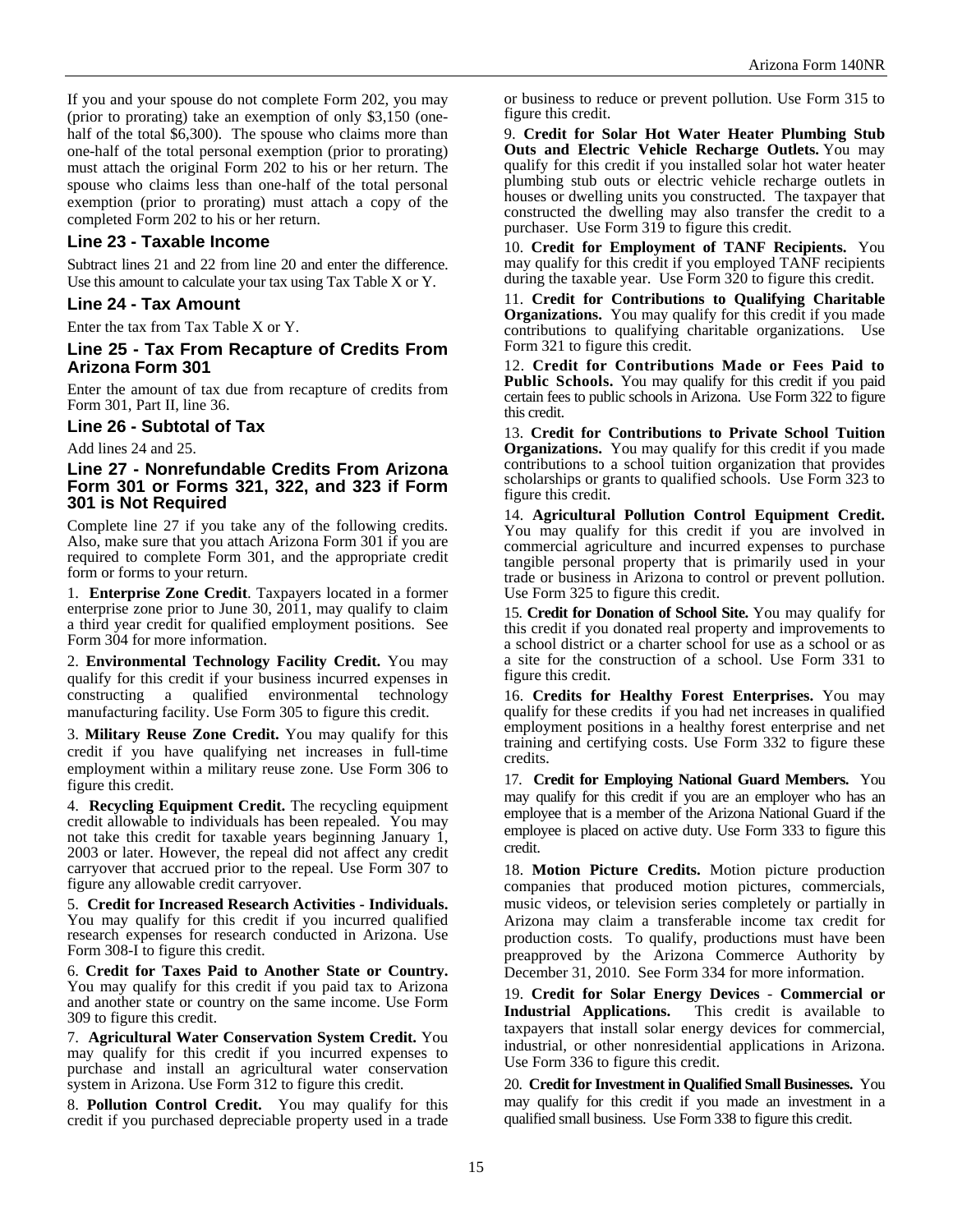21. **Credit for Donations to the Military Family Relief Fund.** You may qualify for this credit if you made a cash contribution to the Arizona Military Family Relief Fund during the taxable year. Use Form 340 to figure this credit.

22. **Renewable Energy Production Tax Credit.** You may qualify for this credit if you produced electricity using renewable energy resources. Use Form 343 to figure this credit.

23. **Solar Liquid Fuel Credit.** You may qualify for this credit if you incurred expenses for research and development costs associated with solar liquid fuel. Use Form 344 to figure this credit.

24. **Credit for New Employment.** For taxable years beginning from and after June 30, 2011, you may qualify for this credit if your business had a net increase in qualified employment positions. Use Form 345 to figure this credit.

25. **Additional Credit for Increased Research Activities for Basic Research Payments.** You may qualify for this credit for qualified basic research payments for research conducted in Arizona. Approval by the Department of Revenue is required prior to claiming this credit. Use Form 346 to figure this credit.

26. **Credit for Qualified Health Insurance Plans.** You may qualify for this credit if your business provided qualified health insurance plans or made contributions to health savings accounts (HSA) for its employees who are Arizona residents. Use Form 347 to figure this credit.

27. **Credit for Contributions to Certified School Tuition Organization (for the amounts that exceed the allowable credit on AZ Form 323)**. You many qualify for this credit if you made contributions to school tuition organization(s) that exceed the allowable credit amount on AZ Form 323. Use Form 348 to figure this credit.

Compute your credit on the appropriate form. Then complete Form 301 and enter the amount from Form 301, Part II, line 69. The amount on line 27 cannot reduce your tax below zero. These credits are not refundable credits.

Attach Arizona Form 301 along with any supporting documents to your return.

### **Line 28 - Credit Type**

| If you entered an amount on line 27, enter the form<br>number of each credit claimed on line 28. |                                 |  |
|--------------------------------------------------------------------------------------------------|---------------------------------|--|
| If you are claiming:                                                                             | <b>Enter</b><br>form<br>number: |  |
| Enterprise Zone Credit<br>1.                                                                     | 304                             |  |
| 2.<br>Environmental Technology<br>Facility<br>Credit                                             | 305                             |  |
| Military Reuse Zone Credit<br>3.                                                                 | 306                             |  |
| Recycling Equipment Credit<br>4.                                                                 | 307                             |  |
| 5.<br>Credit for Increased<br>Research<br>Activities - Individuals                               | 308                             |  |
| 6.<br>Credit for Taxes Paid to Another State<br>or Country                                       | 309                             |  |
| 7. Agricultural Water Conservation<br><b>System Credit</b>                                       | 312                             |  |

| 8.  | <b>Pollution Control Credit</b>                                                                                                                    | 315              |
|-----|----------------------------------------------------------------------------------------------------------------------------------------------------|------------------|
| 9.  | Credit for Solar Hot Water Heater<br>Plumbing Stub Outs and Electric<br>Vehicle Recharge Outlets                                                   | 319              |
|     | 10. Credit for Employment of TANF<br>Recipients                                                                                                    | 320              |
| 11. | Credit for Contributions to Qualifying<br><b>Charitable Organizations</b>                                                                          | 321              |
|     | 12. Credit for Contributions Made or Fees<br>Paid to Public Schools                                                                                | 322              |
|     | 13. Credit for Contributions to<br>Private<br><b>School Tuition Organizations</b>                                                                  | 323              |
|     | Pollution<br>14. Agricultural<br>Control<br><b>Equipment Credit</b>                                                                                | 325              |
|     | 15. Credit for Donation of School Site                                                                                                             | 331              |
|     | 16. Credits for Healthy Forest Enterprises                                                                                                         | 332              |
|     | 17. Credit for Employing National Guard<br><b>Members</b>                                                                                          | 333              |
|     | 18. Motion Picture Credits                                                                                                                         | 334              |
|     | 19. Credit for Solar Energy Devices<br><b>Commercial or Industrial Applications</b>                                                                | 336              |
|     | 20. Credit for Investment in Qualified Small<br><b>Businesses</b>                                                                                  | 338              |
|     | 21. Credit for Donations to the Military<br>Family Relief Fund                                                                                     | $\overline{340}$ |
|     | 22. Renewable Energy Production Tax Credit                                                                                                         | 343              |
| 23. | Solar Liquid Fuel Credit                                                                                                                           | 344              |
|     | 24. Credit for New Employment                                                                                                                      | $\overline{345}$ |
| 25. | Additional Credit for Increased Research<br>Activities for Basic Research Payments                                                                 | 346              |
|     | 26. Credit for Qualified Health Insurance<br>Plans.                                                                                                | 347              |
|     | 27. Credit for Contributions to Certified<br>Tuition Organization<br>School<br>(for<br>amounts that exceed the allowable<br>credit on AZ Form 323) | 348              |

### **Line 29 - Balance of Tax**

Subtract line 27 from line 26. If line 27 is more than line 26, enter zero on line 29.

### **Totaling Payments**

#### **Line 30 - 2013 Arizona Income Tax Withheld**

Enter the Arizona income tax withheld shown on the Form(s) W-2 from your employer. Do not include income taxes withheld by any other state. Attach the Form(s) W-2 after the last page of your return.

### **Line 31- Arizona Estimated Tax Payments for 2013 and Amount Applied From 2012 Return**

Use this line if you did one of the following.

- 1. Made estimated income tax payments to Arizona for 2013.
- 2. Applied any of your refund from your 2012 Arizona return to 2013 estimated taxes for Arizona.

Enter the total amount paid and/or applied to 2013 taxes.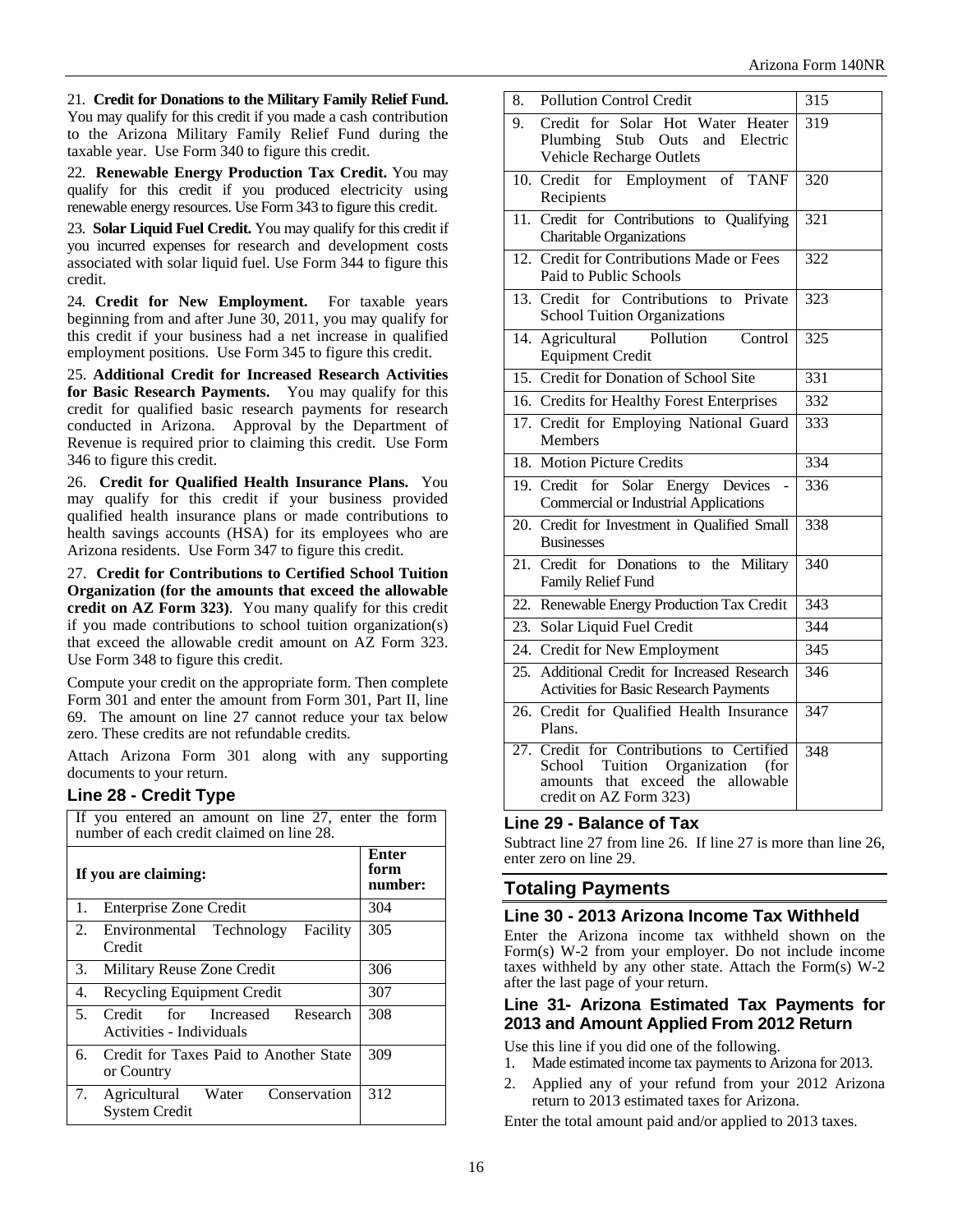**NOTE:** *If you made joint Arizona estimated payments for 2013, but are filing separate 2013 Arizona income tax returns, see Arizona Department of Revenue Income Tax Ruling ITR 02-3 at www.azdor.gov.*

### **Line 32 - 2013 Arizona Extension Payment (Form 204)**

Use this line to report the payment you sent with your extension request or the electronic extension payment you made using www.aztaxes.gov.

### **Line 33 - Other Refundable Credits**

Enter the total of refundable credits you are claiming from any of the following

- Form 308-I, *Credit for Increased Research Activities Individuals*,
- Form 342, *Credit for Renewable Energy Industry.*
- Form 349, *Credit for Qualified Facilities*
- Form 350, *Credit for Airline Bankruptcy Payments*

If you enter an amount on this line, be sure you check the box or boxes to show which credits you are claiming. Also, be sure to attach the credit form to your return.

#### **Credit for Increased Research Activities - Individuals (Form 308-I)**

A portion of this credit may be refundable. You may qualify for the refundable increased research activities credit if you incurred qualified research expenses for research conducted in Arizona. For more information about this credit, and to see whether you may claim a partial refund of this credit, see AZ Form 308-I.

You must attach a copy of your "Certificate of Qualification" from the Arizona Commerce Authority, Form 301 and Form 308-I to your return to claim this credit.

If you are claiming a refund of the increased research activities credit from Form 308-I, enter the amount from Form 308-I, Part IV, line 31.

#### **Credit for Renewable Energy Industry (Form 342)**

You may qualify for the refundable credit for renewable energy industry if you expanded or located a qualified renewable energy operation in Arizona. The tax credit is refundable in five equal installments. Pre-approval and postapproval are required through the Arizona Commerce Authority. For more information about this credit, see AZ Form 342.

You must attach a copy of your "Certificate of Qualification" from the Arizona Commerce Authority, and Form 342 to your return to claim this credit.

If you are claiming the renewable energy industry credit, from Form 342, enter the amount from Form 342, Part VI, line 18.

#### **Credit for Qualified Facilities (Form 349)**

You may qualify for the refundable qualified facilities credit if you expanded or located a qualified facility in Arizona. This credit is refundable in five equal installments. Preapproval and post-approval are required through the Arizona Commerce Authority. For more information about this credit, see AZ Form 349.

You must attach a copy of your "Certificate of Qualification" from the Arizona Commerce Authority and Form 349 to your tax return to claim this credit. If you are claiming a refund of the qualified facilities credit from Form 349, enter the amount from Form 349, Part VI, line 18, here.

If you are claiming more than one of the refundable tax credits, check the appropriate boxes and add the amounts from the credit forms together and enter the total on line 33. You may use the table below to figure the amount to enter on line 33.

#### **Credit for Airline Bankruptcy Payments (Form 350)**

You may qualify for the refundable airline bankruptcy payments credit if you amended your federal tax return adjusting your federal adjusted gross income for overpayment of tax related to payments received that qualified for a Roth IRA rollover under a 2008 federal law. For federal tax purposes, individuals were required to amend their tax returns to receive any overpayment as a result of the qualified rollover(s). This provision is retroactive to taxable years 2001 through 2011.

Arizona did not conform to the federal retroactive provision. Instead, any taxpayer that would have received a refund of Arizona income tax for taxable years 2001 through 2011, if Arizona had conformed to that retroactive provision, is allowed a refundable income tax credit on his or her 2013 income tax return. The credit is based on the amount of refund you would have received if you amended your tax returns for taxable years 2001 through 2011.

To claim this credit, complete and attach AZ Form 350 to your return. The credit must be claimed on a timely filed 2013 Arizona income tax return (including extensions).

Enter the refundable credit from Form 350, Part II, line 13.

**Note:** *If you are claiming more than one of the refundable tax credits, add the amounts from the credit forms together and enter the total on line 33. You may use the following table to figure the amount to enter on line 33.* 

|     | 2013 - Refundable Credit Worksheet                                            |  |  |
|-----|-------------------------------------------------------------------------------|--|--|
| 11. | Enter the refundable credit from Form<br>308-I, Part IV, line 31.             |  |  |
| 2.  | Enter the refundable credit from Form<br>342, Part VI, line 18.               |  |  |
|     | 3. Enter the refundable credit from Form<br>349, Part VI, line 18.            |  |  |
| 4.  | Enter the refundable credit from Form<br>350, Part II, line 13.               |  |  |
| 4.  | Add the amounts on lines 1 through 4.<br>Enter the total here and on line 33. |  |  |

### **Line 34 - Total Payments/Refundable Credits**

Line 34 is the total payments and refundable credits claimed. Add lines 30 through 33. Enter the total on line 34, if you are not claiming the following refundable credit.

#### **Arizona's Claim of Right Provision**

If you computed your 2013 tax under Arizona's claim of right provisions do the following.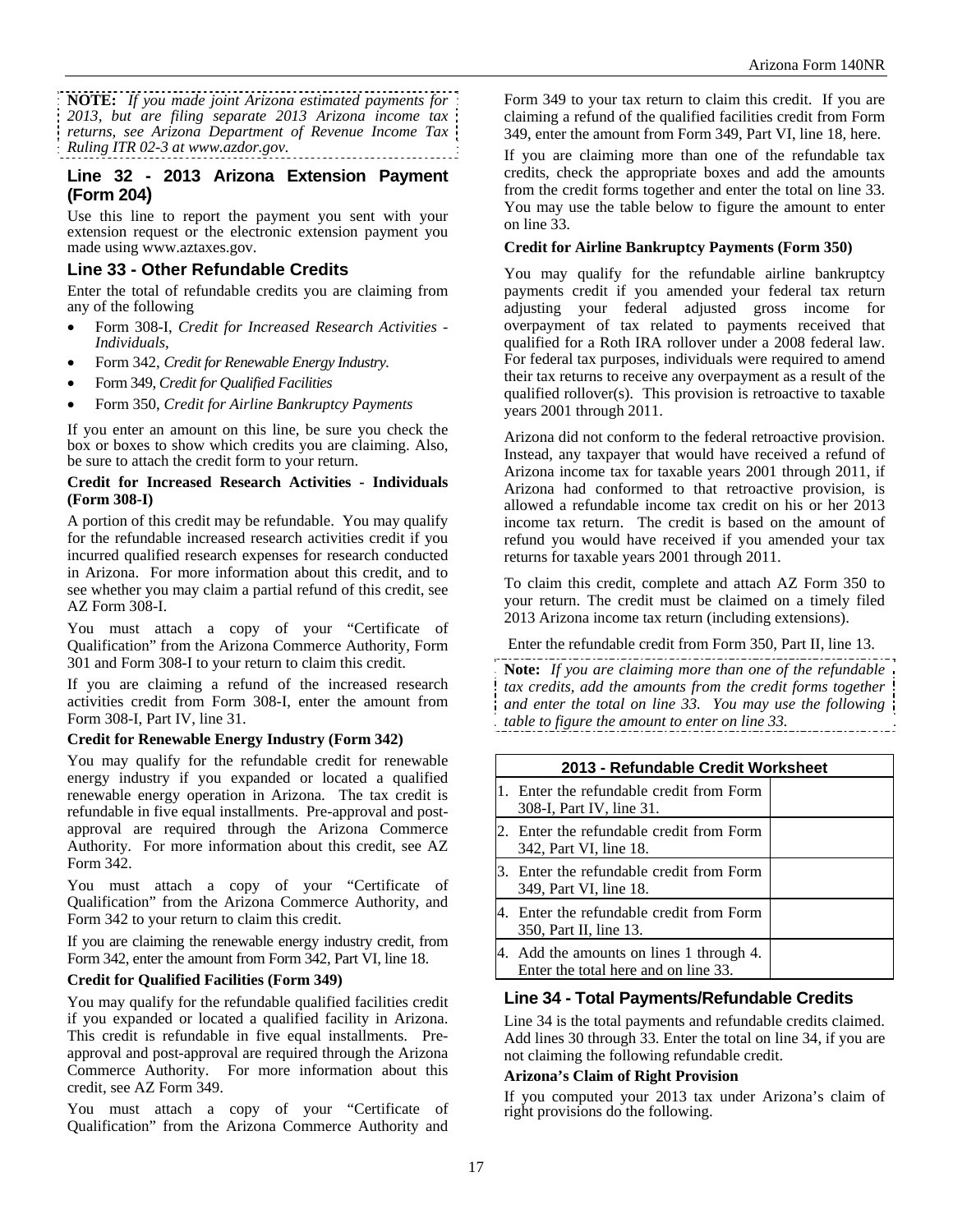- 1. Write "A.R.S. § 43-1029" and the amount of the prior year tax reduction in the space to the left of your total payment amount.
- 2. Include the credit for the prior year tax reduction in the total entered on line 34.
- 3. Attach a schedule explaining the amounts repaid and the computation of the prior year tax reduction.

For more information on Arizona's claim of right provisions, see Individual Income Tax Procedure ITP 95-1.

### **Figuring Your Overpayment or Tax Due**

### **Line 35 - Tax Due**

If line 29 is more than line 34, you have tax due. Subtract line 34 from line 29. Skip lines 36, 37, and 38.

#### **Line 36 - Overpayment**

If line 34 is more than line 29, subtract line 29 from line 34. Complete lines 37 and 38.

#### **Line 37 - Amount of Line 36 to Apply to 2014 Tax**

If you want all or part of your refund applied to next year's Arizona estimated taxes, enter that amount.

**NOTE:** *If you apply any of the amount shown on line 36 to 2014, you cannot use that amount to pay any tax that is later found to be due for 2013. You also may not claim a refund for that amount until you file your 2014 return.*

### **Line 38 - Balance of Overpayment**

Subtract line 37 from line 36 to determine your overpayment balance before voluntary gifts and any estimated payment penalty; MSA withdrawal penalty and/or long-term health care savings account withdrawal penalty.

### **Making Voluntary Gifts**

You can make voluntary gifts to each of the funds shown below. A gift will reduce your refund or increase the amount due with your return.

**NOTE:** *If you make a gift, you cannot change the amount of that gift later on an amended return.*

#### **Line 39 - Solutions Teams Assigned to Schools Fund**

You may give some or all of your refund to the Solutions Teams Assigned to Schools Fund. You may also give more than your entire refund. If you send in additional money with your return, include that amount on line 54. Enter the amount you want to donate on line 39.

Gifts go to the Arizona Assistance for Education Fund. The Arizona Board of Education will distribute money to the Arizona Department of Education to fund solutions teams assigned to schools.

### **Line 40 - Arizona Wildlife Fund**

You may give some or all of your refund to the Arizona Wildlife Fund. You may also give more than your entire refund. If you send in additional money with your return, include that amount on line 54. Enter the amount you want to donate on line 40.

Your gift to the Arizona Wildlife Fund helps protect wildlife in the state. Many species like bald eagles, Apache trout and black-footed ferrets benefit from your gifts to this fund. Gifts are also used to improve areas for watching wildlife statewide.

### **Line 41 - Child Abuse Prevention Fund**

You may give some or all of your refund to the Arizona Child Abuse Prevention Fund. You may also give more than your entire refund. If you send in additional money with your return, include that amount on line 54. Enter the amount you want to donate on line 41.

Gifts go to the Arizona Child Abuse Prevention Fund. This fund provides financial aid to community agencies for child abuse prevention programs.

### **Line 42 - Domestic Violence Shelter Fund**

You may give some or all of your refund to the Domestic Violence Shelter Fund. You may also give more than your entire refund. If you send in additional money with your return, include that amount on line 54. Enter the amount you want to donate on line 42.

Gifts go to the Domestic Violence Shelter Fund. This fund provides financial aid to shelters for victims of domestic violence.

### **Line 43 - Political Gift**

You may give some or all of your refund to a political party. You may also give more than your entire refund. If you send in additional money with your return, include that amount on line 54. Enter the amount you want to donate on line 43. Gifts go to one of the following political parties.

- Americans Elect
- Democratic
- Green
- Libertarian
- Republican

If you donated to a political party, complete line 49.

#### **Line 44 - National Guard Relief Fund**

You may give some or all of your refund to the National Guard Relief Fund. You may also give more than your entire refund. If you send in additional money with your return, include that amount on line 54. Enter the amount you want to donate on line 44.

Gifts go to the National Guard Relief Fund. This fund provides financial aid to families of Arizona National Guard members when the National Guard member is placed on active duty and is serving in a combat zone.

### **Line 45 - Neighbors Helping Neighbors Fund**

You may give some or all of your refund to the Neighbors Helping Neighbors Fund. You may also give more than your entire refund. If you send in additional money with your return, include that amount on line 54. Enter the amount you want to donate on line 45.

Gifts go to the Neighbors Helping Neighbors Fund. This fund provides eligible recipients with emergency aid in paying energy utility bills and conserving energy.

### **Line 46 - Special Olympics Fund**

You may give some or all of your refund to the Special Olympics Fund. You may also give more than your entire refund. If you send in additional money with your return, include that amount on line 54. Enter the amount you want to donate on line 46.

Gifts go to the Special Olympics Fund. This fund helps provide programs of the Arizona Special Olympics.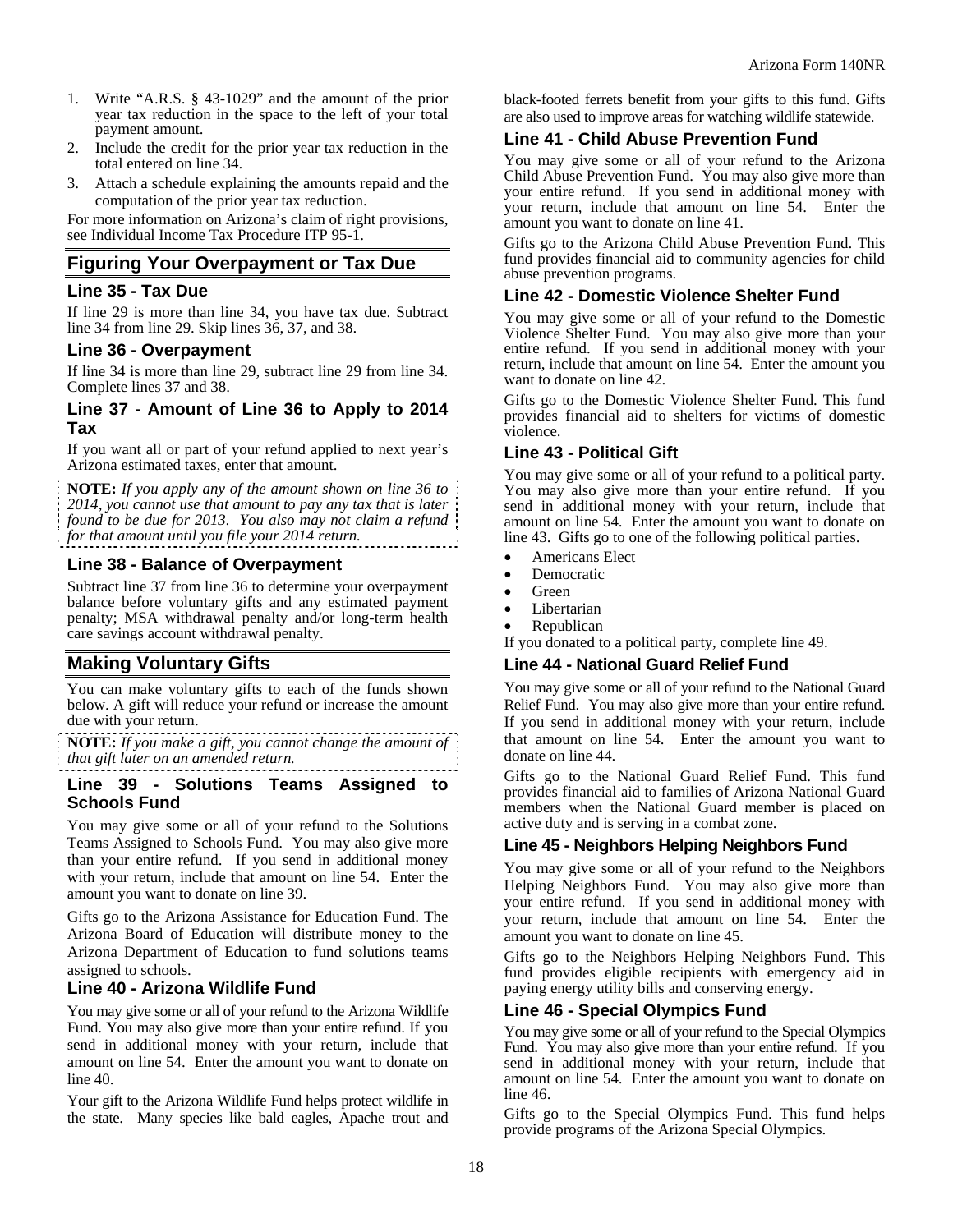### **Line 47 - Veterans' Donations Fund**

You may give some or all of your refund to the Veterans' Donations Fund. You may also give more than your entire refund. If you send in additional money with your return, include that amount on line 54. Enter the amount you want to donate on line 47.

Gifts go to the Veterans' Donations Fund, which may be used for veterans in Arizona.

### **Line 48 - I Didn't Pay Enough Fund**

You may give some or all of your refund to the I Didn't Pay Enough Fund. You may also give more than your entire refund. If you send in additional money with your return, include that amount on line 54. Enter the amount you want to donate on line 48.

Gifts that you make to the I Didn't Pay Enough Fund will aid the state by going to the Arizona general fund.

### **Line 49 - Political Party**

Check the box for the political party to which you wish to give. Select only one party. If you do not select a political party, the department will return the amount on line 43.

#### **Line 50 -**

- Estimated Payment Penalty
- MSA Withdrawal Penalty
- Long-Term Health Care Savings Account Withdrawal **Penalty**

#### **Estimated Payment Penalty**

**NOTE:** *Do not complete Form 221,* Underpayment of Estimated Tax by Individuals*, if the amount on Form 140NR, page 1, line 30 is more than the amount on Form 140NR, page 1, line 29. If the amount on Form 140NR, page 1, line 30, is more than the amount on Form 140NR, page 1, line 29, skip line 50, unless you must report an MSA penalty and/or a Long-Term Health Care Savings Account penalty.*

You must have made Arizona estimated income tax payments during 2013 if: Your filing status is: **AND**  Your Arizona gross income for 2012 was greater than: **AND** Your Arizona gross income for 2013 exceeded: Married Filing Joint \$150,000 \$150,000 Single \$75,000 \$75,000 Head of Household \$75,000 \$75,000 Married Filing Separate \$75,000 \$75,000

If you report as a farmer or fisherman for federal purposes, you were not required to make estimated payments during 2013 if the following apply.

- 1. You are a calendar year filer. You file your Arizona return by March 1, 2014. You pay in full the amount stated on your return as owed.
- 2. You are a fiscal year filer. You file your Arizona return by the first day of the third month after the end of your fiscal year. You pay in full the amount stated on your return as owed.

**If the above applies, check box 512 on line 51 and do not complete Form 221.** 

An individual who fails to make the required estimated payments is subject to penalty on any estimated tax payment that is late or underpaid.

Complete and attach Form 221, *Underpayment of Estimated Tax by Individuals*, to determine if any penalty is due. Enter the total penalty from Form 221.

#### **MSA Withdrawal Penalty**

You must pay a withdrawal penalty if you made an MSA withdrawal during 2013 and all of the following apply.

- You have an MSA that qualifies as an MSA under Arizona law.
- 2. You used the amount withdrawn for purposes other than to pay for qualified medical expenses.
- 3. You made the withdrawal on a day other than the last business day of the year.
- 4. The withdrawal is not subject to the federal withdrawal penalty.

The penalty is equal to 10% of the withdrawal. The withdrawal penalty is not subject to abatement. You must remit this penalty with your income tax return filed for the year in which you made the withdrawal.

Multiply the amount of your withdrawal subject to penalty by 10%. Enter the result.

The following withdrawals are not subject to the penalty.

- 1. Any withdrawal subject to the federal withdrawal penalty.
- 2. Withdrawals made from your MSA on the last business day of the tax year.
- 3. Any withdrawal made by an account holder who is at least age 59 1/2 when he or she makes the withdrawal.

**NOTE:** *The following are not withdrawals. Do not enter a penalty for any of the following.* 

- *Amounts from the MSA used to pay qualified medical expenses*
- *A qualified return of excess contributions*
- *A qualified rollover*
- *The fair market value of an MSA received by a surviving spouse who was the deceased account holder's named beneficiary*

*For more information about the above items, see the department's MSA brochure, Pub 542 at www.azdor.gov.* 

#### **Long-Term Health Care Savings Account (AZLTHSA) Withdrawal Penalty**

You must pay a withdrawal penalty if you made a long-term health care savings account withdrawal during 2013 for purposes other than to pay for qualified long-term health care expenses. *Long-term health care expense* means any expense you paid for long-term health care costs, including the following:

- expenses for skilled nursing care
- expenses for home health care
- personal care or supportive services due to the loss of some capacity for self-care based on a chronic illness or condition

The penalty is equal to 10% (.10) of the withdrawal. You must remit this penalty with your income tax return filed for the year in which you made the withdrawal.

Multiply the amount of your withdrawal subject to penalty by  $10\%$  (.10). Enter the result.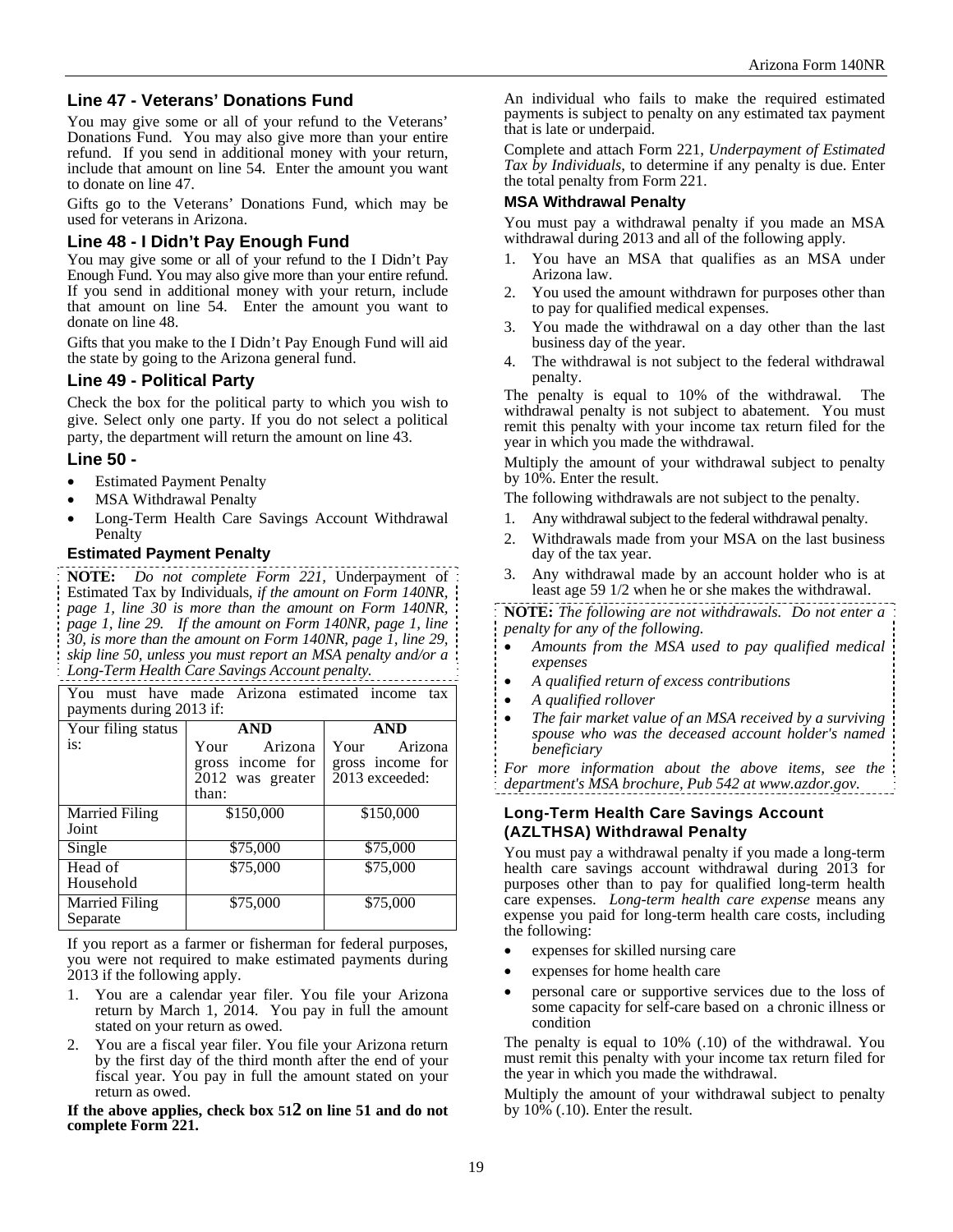## **Line 51 -**

**Box 1:** Check box **51**1 if any of the following applies to you.

- 1. You checked the box on line 1 of Form 221.
- 2. You completed the annualized income worksheet on Form 221.
- 3. You elected to be treated as a nonresident alien on your federal income tax return. You made three estimated payment installments. Your first installment equaled 50% of the total of all of your required installments.
- **Box 2:** If you are an individual who for federal purposes reports as a farmer or fisherman, check box **51**2.
- **Box 3:** If you completed and attached Form 221, check box **51**3.
- **Box 4:** If you included an MSA penalty on line 50, check box **51**4.
- **Box 5:** If you included an AZLTHSA penalty on line 50, check box **51**5.

### **Figuring Your Refund or Tax Due**

#### **Line 53 - Refund**

Subtract line 52 from line 38. Enter your refund on line 53 and skip line 54. If less than zero, enter amount owed on line 54.

If you owe money to any Arizona state agency, court, county, incorporated city or town and certain federal agencies, your refund may go to pay some of the debt. If so, the department will let you know by letter.

**Tax Tip:** *If you change your address before you get your refund, let the department know. Write to: Refund Desk, Arizona Department of Revenue, PO Box 29216, Phoenix, AZ 85038-9216. Include your SSN in your letter.* 

### **Direct Deposit of Refund**

Complete the direct deposit line if you want us to directly deposit the amount shown on line 53 into your account at a bank or other financial institution (such as a mutual fund, brokerage firm or credit union) instead of sending you a check.

**NOTE:** *Check the box on line 53A if the direct deposit will ultimately be placed in a foreign account. If you check box 53A, do not enter your routing or account numbers. If this box is checked, we will not direct deposit your refund. We will send you a check instead.* 

### **Why Use Direct Deposit?**

- You will get your refund fast even faster if you e-file!
- Payment is more secure since there is no check to get lost.
- It is more convenient. No trip to the bank to deposit your check.
- Saves tax dollars. A refund by direct deposit costs less to process than a check.

**NOTE:** *We are not responsible for a lost refund if you enter the wrong account information. Check with your financial institution to get the correct routing and account numbers and to make sure your direct deposit will be accepted.*





Note: The routing and account numbers may be in different places on your check.

### **Routing Number**

#### **MAKE SURE YOU ENTER THE CORRECT ROUTING NUMBER.**

The routing number must be 9 digits. The first 2 digits must be 01 through 12 or 21 through 32. Otherwise, the direct deposit will be rejected and a check will be sent instead. On the sample check below, the routing number is 250250025.

Your check may state that it is payable through a financial institution different from the one at which you have your checking account. If so, **do not** use the routing number on that check. Instead, contact your financial institution for the correct routing number to enter here.

#### **Account Number**

#### **MAKE SURE YOU ENTER THE CORRECT ACCOUNT NUMBER.**

The account number can be up to 17 characters (both numbers and letters). **DO NOT** include hyphens, spaces or special symbols. Enter the number from left to right and leave any unused boxes blank. On the sample check, the account number is 20202086. Be sure **not** to include the check number.

**NOTE**: *If the direct deposit is rejected, a check will be sent instead*.

### **Line 54 - Amount Owed**

Add lines 35 and 52. Enter the amount you owe on line 54. If you are making voluntary donations on lines 39 through 48 in excess of your overpayment, enter the difference on line 54.You may pay only with a check, electronic check, money order, or credit card.

#### **Check or money order**

**NOTE:** *Attach your check to the front of your return in the upper left hand corner where indicated*. *Please do not send cash.*

Make your check payable to Arizona Department of Revenue. Write your SSN and tax year on the front of your check or money order.

The department cannot accept checks or money orders in foreign currency. You must make payment in U.S. dollars.

#### **Electronic payment from your checking or savings account**

You can make an electronic payment from your checking or savings account to pay your balance due for 2013. There is no fee to use this method. To make an electronic payment, go to www.aztaxes.gov and click on the "Make a Payment" link. The "E-Check" option in the "Payment Method" dropdown box will debit the amount from the checking or savings account that you specify. If you make an electronic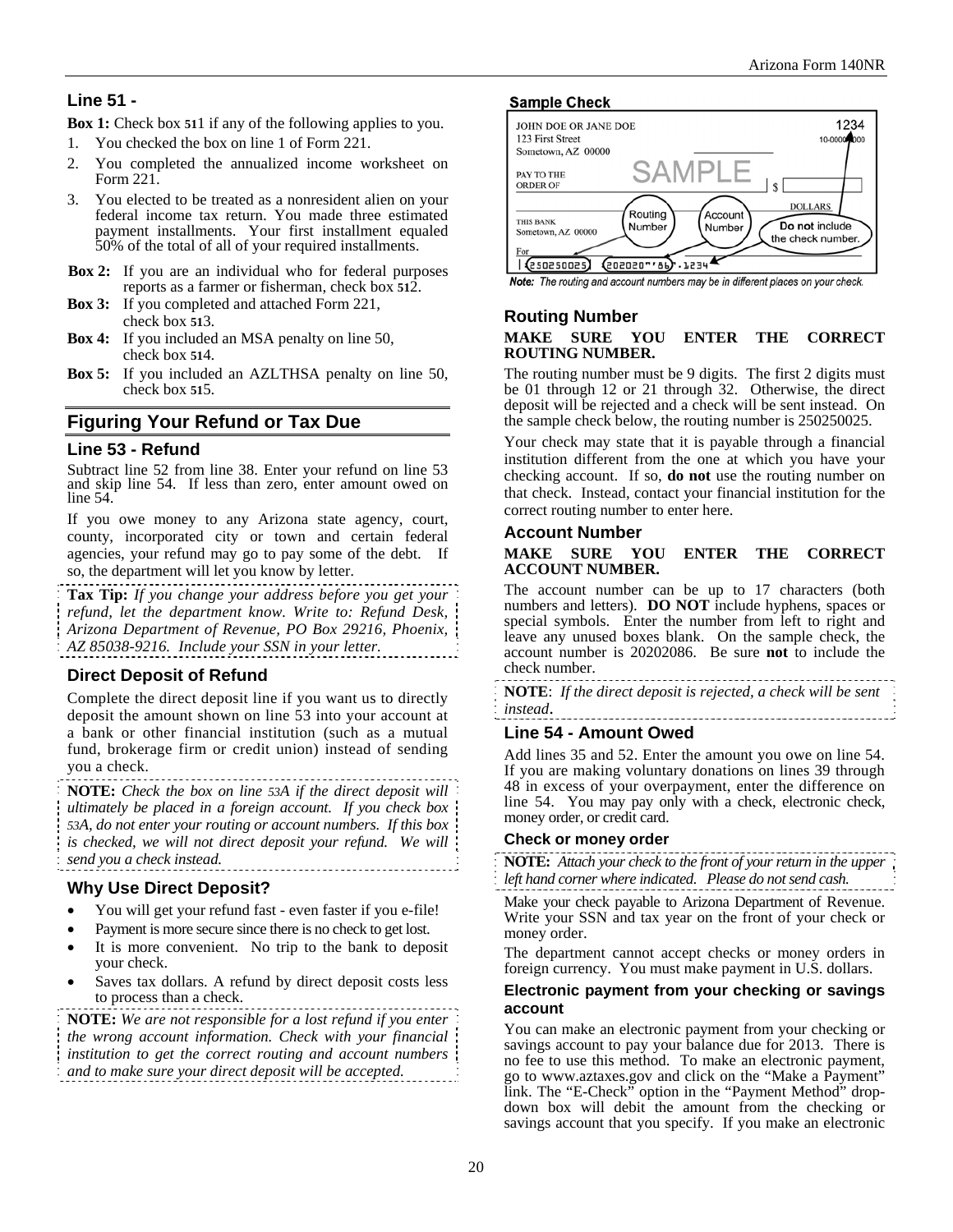payment from your checking or savings account, you will receive a confirmation number. **Please keep this confirmation number as proof of payment.** 

**NOTE:** *You may not make an electronic payment from your checking or savings account if the payment will ultimately be coming from a foreign account. In this case, you must pay by check or money order.*  . . . . . . . . . . . . . . . . . . . .

#### **Credit card payment**

You can pay with your Discover, MasterCard, Visa, or American Express credit card. Go to www.aztaxes.gov and click on the "Make a Payment" link and choose the credit card option. This will take you to a third party vendor site (provider). The provider **will charge** you a convenience fee based on the amount of your tax payment. The provider will tell you what the fee is during the transaction; you will have the option to continue or cancel the transaction. If you complete the credit card transaction, you will receive a confirmation number. **Please keep this confirmation number as proof of payment.**

#### **Installment Payments**

If you cannot pay the full amount shown on line 54 when you file, you may ask to make monthly installment payments. To make this request, complete Arizona Form 140-IA and mail the completed form to the address on the Form 140-IA. **Do not mail Form 140**-**IA with your income tax return.** You may obtain Arizona Form 140-IA from our web site.

If you cannot pay the full amount shown on line 54, you will be charged interest and may be charged a late payment penalty on the tax not paid by April 15, 2014. To limit the interest and penalty charges, pay as much of the tax as possible when you file.

### **Sign Your Return**

You must sign your return. If married filing a joint return, both you and your spouse must sign even if only one had income. Form 140NR is not considered a valid return unless you sign it. The department cannot send a refund check without proper signatures on the return.

### **Instructions Before Mailing**

- Make sure your SSN is on your return.
- Be sure you enter your daytime telephone number in the space provided on the front of your return.
- Check to make sure that your math is correct. A math error can cause delays in processing your return.
- Make sure your **name** is on the return. If you received your return in the mail, use the preprinted label. **If the label is not correct, do not use it.**
- If claiming **dependent** exemptions, write the number of dependents claimed on the **front** of the return. On page 2 of the return, write each dependent's name, SSN, relationship, and the number of months that he or she lived in your home.
- Check the **boxes** to make sure you filled in all required boxes.
- If you requested a filing extension, make sure that you check box **82F** on page 1 of the return.
- Sign your return and have your spouse sign, if filing jointly.

 Write your SSN and tax year on the front of your check. Attach your check to the front of your return in the upper left hand corner where indicated.

The Department of Revenue may charge you \$25 for a check returned unpaid by your financial institution.

- Attach **all** required documents. Place these documents to the back of your return. Use just one staple to attach your documents where shown on page 1 of the return. Please do not use tape. Documents you must attach include those items listed in numbers 1 through 4 below.
- 1. Attach *Form(s) W-2* after the last page of your return.
- 2. Attach Arizona Form 301, applicable credit forms, and your own schedules after page 2 of your return. If itemizing, attach these forms after your Arizona Schedule A (NR) and your federal Schedule A.
- If claiming a credit for taxes paid to another state or country, attach a copy of the other state's or country's filed return.
- 4. If you itemize, be sure to attach Arizona Schedule A (NR) and a copy of the federal Schedule A. Attach the Arizona Schedule A (NR) and the federal Schedule A directly after page 2 of your return. Attach other forms and schedules behind the Schedules A.
- Do not send correspondence with your return.

### **Filing Your Return**

Before you mail your return, make a copy of your return. Also, make a copy of any schedules that you are sending in with your return. Keep the copies for your records. Be sure that you mail the original and not a copy.

To mail your return, use the envelope that came in your booklet. To avoid delays, if you are mailing more than one tax return, please use separate envelopes for each return.

# **Where Should I File My Return?**

If you are **sending a payment** with this return, use the white address label attached to the envelope. If the envelope or label is missing, send the return to:

Arizona Department of Revenue PO Box 52016 Phoenix, AZ 85072-2016

If you are **expecting a refund, or owe no tax**, or owe tax but are not sending a payment, use the yellow address label attached to the envelope. If the envelope or label is missing, send the return to:

Arizona Department of Revenue PO Box 52138 Phoenix, AZ 85072-2138

#### **Make sure you put enough postage on the envelope.**

The U.S. Post Office must postmark your return or extension request by midnight April 15. A postage meter postmark will not qualify as a timely postmark. *Only a postmark from the U.S. Post Office will qualify.* You may also use certain private delivery services designated by the IRS to meet the "timely mailing as timely filed" rule.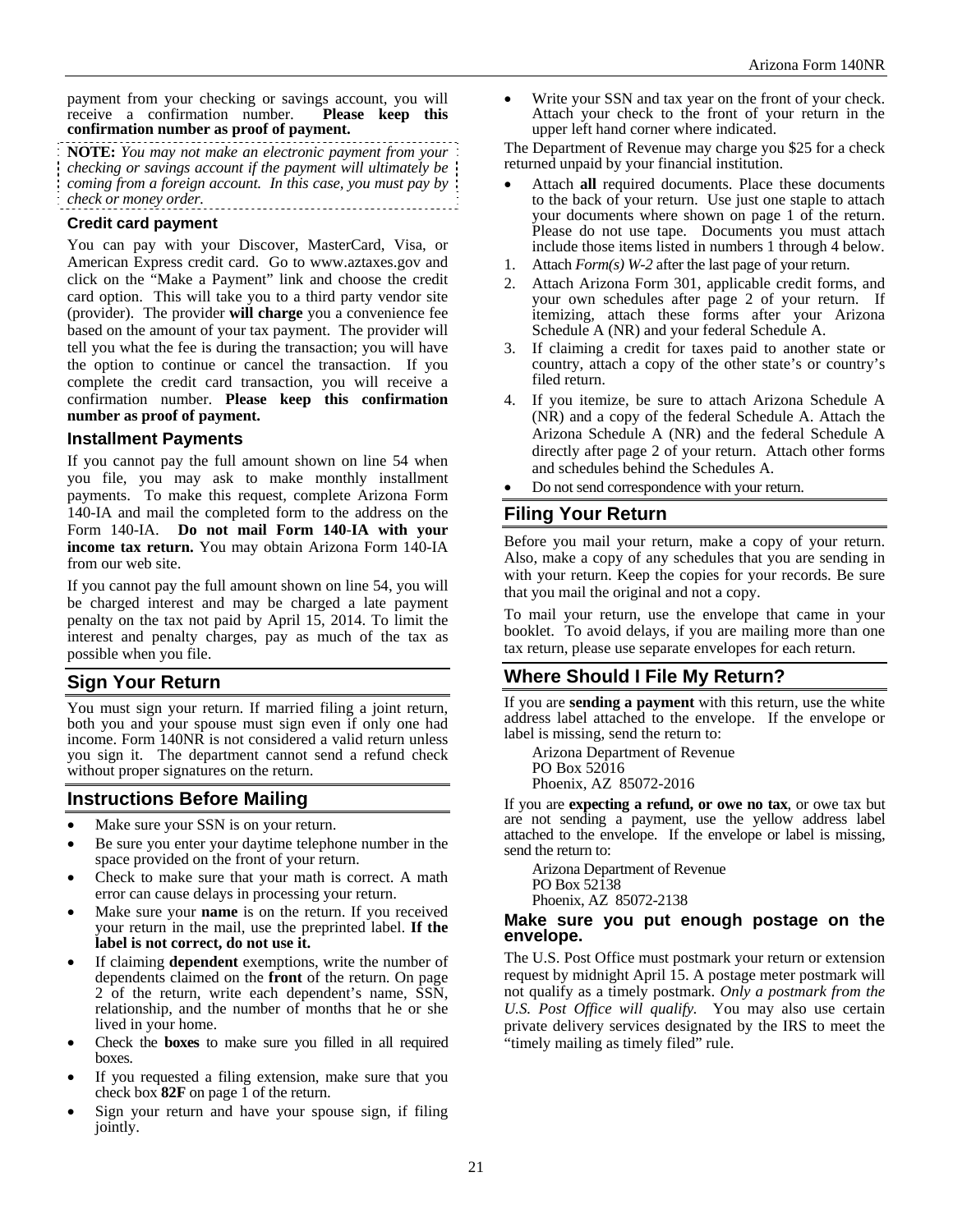# **How Long To Keep Your Return**

You must keep your records as long as they may be needed for the administration of any provision of Arizona tax law. Generally, this means you must keep records that support items shown on your return until the period of limitations for that return runs out.

The period of limitations is the period of time in which you can amend your return to claim a credit or refund or the department can assess additional tax. A period of limitations is the limited time after which no legal action can be brought. Usually, this is four years from the date the return was due or filed.

In some cases, the limitation period is longer than four years. The period is six years from when you file a return if you underreport the income shown on that return by more than 25%. The department can bring an action at any time if a return is false or fraudulent, or you do not file a return. To find out more about what records you should keep, get federal Publication 552.

# **Where's My Refund**

If you e-filed, you can expect your refund within 2 weeks of the date you filed. If you filed a paper return, you can expect your refund within 12 weeks of the date you filed.

You can check on your refund by visiting www.azdor.gov. and clicking on "Where's my refund?" If you have not received your refund within the noted time frames, you may call one of the numbers listed on page 1. Before you call, be sure to have a copy of your 2013 tax return on hand. You will need to know your SSN, your filing status and your 5 digit ZIP code.

# **Contacting the Department**

Your tax information on file with the department is confidential. If you want the department to discuss your tax matters with someone other than yourself, you must authorize the department to release confidential information to that person.

You may use Form 285, General Disclosure/Representation Authorization Form, to authorize the department to release confidential information to your appointee. See Form 285 for details.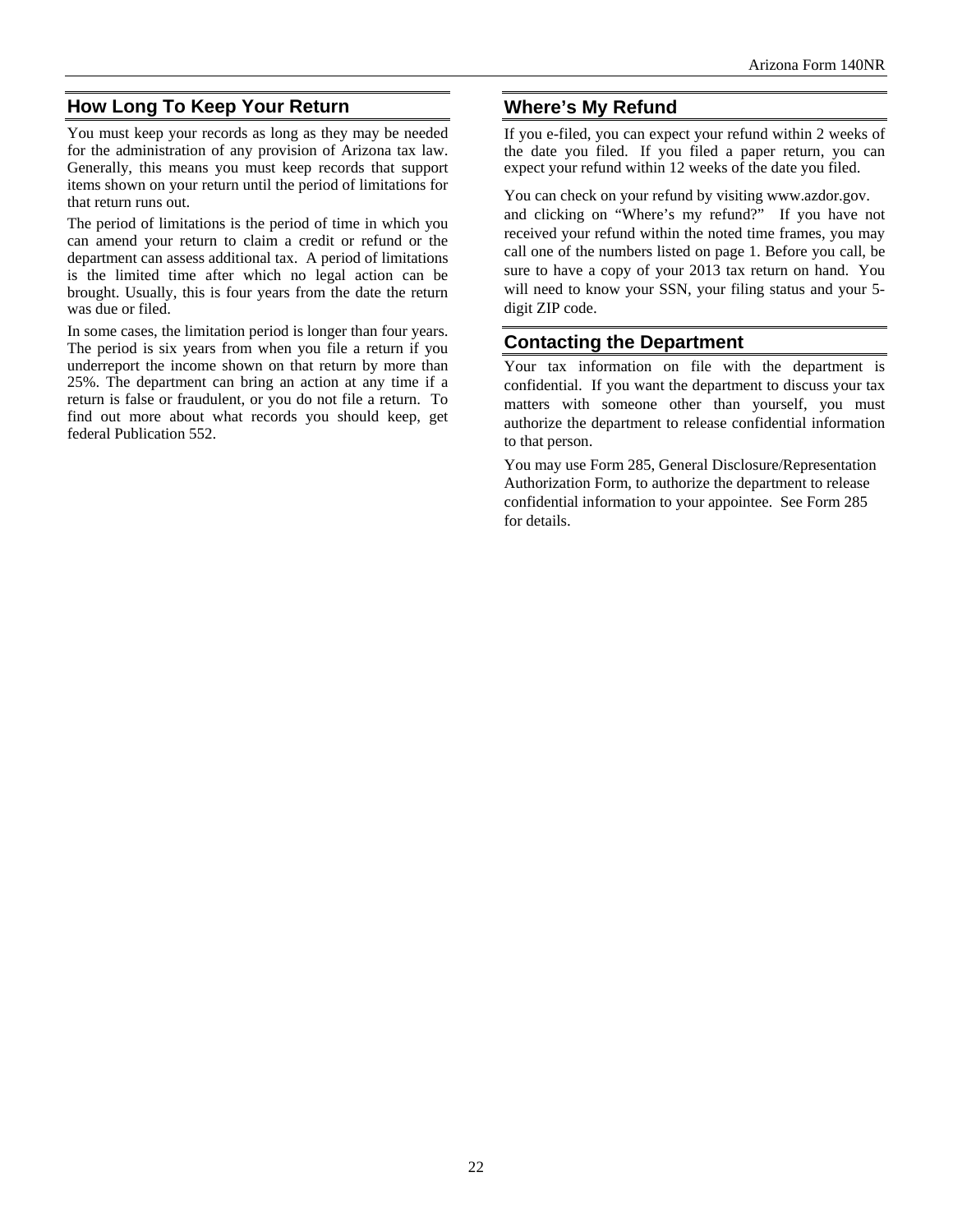|--|--|

Your Social Security No.

# **AZ Form 140NR 2013**

 **Worksheet for Net Long-Term Capital Gain Subtraction for Assets Acquired** *After* **December 31, 2011<br>
□ Original return □ Amended return** 

Original return  $\Box$  Amended return

| (a)<br>Long-Term Capital Gain or (loss) as reported on<br>Federal Schedule D (or other form/schedule) and<br>included in computation of federal adjusted gross<br>income.<br>Enter the total net long-term capital gains or (losses)<br>from the following forms in each applicable column. |                                                                                                                                                                                                                                                                                                                                                                                                                                                                                                                                              |                | (b)<br>Total net long-<br>term capital<br>gains or<br>(losses)<br>(for all assets) | (c)<br>Net long-term<br>capital gains or<br>(losses) included<br>in column (b)<br>from Arizona<br>sources | (d)<br>Net long-term<br>capital gains or<br>(losses) included<br>in column (c)<br>from assets<br>acquired before<br>1/1/2012 | (e)<br>Net long-term<br>capital gains or<br>(losses) included<br>in column (c)<br>from assets<br>acquired after<br>12/31/2011 |
|---------------------------------------------------------------------------------------------------------------------------------------------------------------------------------------------------------------------------------------------------------------------------------------------|----------------------------------------------------------------------------------------------------------------------------------------------------------------------------------------------------------------------------------------------------------------------------------------------------------------------------------------------------------------------------------------------------------------------------------------------------------------------------------------------------------------------------------------------|----------------|------------------------------------------------------------------------------------|-----------------------------------------------------------------------------------------------------------|------------------------------------------------------------------------------------------------------------------------------|-------------------------------------------------------------------------------------------------------------------------------|
|                                                                                                                                                                                                                                                                                             | See page 24 for instructions.                                                                                                                                                                                                                                                                                                                                                                                                                                                                                                                |                |                                                                                    |                                                                                                           |                                                                                                                              |                                                                                                                               |
| 1                                                                                                                                                                                                                                                                                           | 8949<br><b>Sales</b><br>Form(s)<br>Other<br>and<br>Dispositions of Capital Assets                                                                                                                                                                                                                                                                                                                                                                                                                                                            | 1              |                                                                                    |                                                                                                           |                                                                                                                              |                                                                                                                               |
| $\overline{c}$                                                                                                                                                                                                                                                                              | Form(s) 4797 Sales of Business Property                                                                                                                                                                                                                                                                                                                                                                                                                                                                                                      | $\sqrt{2}$     |                                                                                    |                                                                                                           |                                                                                                                              |                                                                                                                               |
| 3                                                                                                                                                                                                                                                                                           | Form(s) 2439 Notice to Shareholder of                                                                                                                                                                                                                                                                                                                                                                                                                                                                                                        |                |                                                                                    |                                                                                                           |                                                                                                                              |                                                                                                                               |
|                                                                                                                                                                                                                                                                                             | <b>Undistributed Long-Term Capital Gains</b>                                                                                                                                                                                                                                                                                                                                                                                                                                                                                                 | 3              |                                                                                    |                                                                                                           |                                                                                                                              |                                                                                                                               |
| 4                                                                                                                                                                                                                                                                                           | Form(s) 6252 Installment Sale Income                                                                                                                                                                                                                                                                                                                                                                                                                                                                                                         | $\overline{4}$ |                                                                                    |                                                                                                           |                                                                                                                              |                                                                                                                               |
| 5                                                                                                                                                                                                                                                                                           | Form(s) 4684 Casualties and Thefts                                                                                                                                                                                                                                                                                                                                                                                                                                                                                                           | 5              |                                                                                    |                                                                                                           |                                                                                                                              |                                                                                                                               |
| 6                                                                                                                                                                                                                                                                                           | Form(s) 6781 Gains and Losses from                                                                                                                                                                                                                                                                                                                                                                                                                                                                                                           |                |                                                                                    |                                                                                                           |                                                                                                                              |                                                                                                                               |
|                                                                                                                                                                                                                                                                                             | Sec. 1256 Contracts and Straddles                                                                                                                                                                                                                                                                                                                                                                                                                                                                                                            | 6              |                                                                                    |                                                                                                           |                                                                                                                              |                                                                                                                               |
| 7                                                                                                                                                                                                                                                                                           | Form(s) 8824 Like-Kind Exchanges                                                                                                                                                                                                                                                                                                                                                                                                                                                                                                             | $\overline{7}$ |                                                                                    |                                                                                                           |                                                                                                                              |                                                                                                                               |
| 8                                                                                                                                                                                                                                                                                           | Partnerships, S corporations, estates, and<br>trusts -- from AZ Form 120S Schedule K-<br>1(NR); AZ Form 165 Schedule K-1(NR);<br>and AZ Form 141 Schedule K-1(NR)                                                                                                                                                                                                                                                                                                                                                                            | 8              |                                                                                    |                                                                                                           |                                                                                                                              |                                                                                                                               |
| 9                                                                                                                                                                                                                                                                                           | Form(s)<br>1099-DIV<br>Dividends<br>and<br><i>Distributions</i>                                                                                                                                                                                                                                                                                                                                                                                                                                                                              | 9              |                                                                                    |                                                                                                           |                                                                                                                              |                                                                                                                               |
| 10                                                                                                                                                                                                                                                                                          | Subtotal: for each column, combine the<br>amounts and enter the total.                                                                                                                                                                                                                                                                                                                                                                                                                                                                       | 10             |                                                                                    |                                                                                                           |                                                                                                                              |                                                                                                                               |
| 11                                                                                                                                                                                                                                                                                          | Available<br>long-term<br>capital<br>loss<br>carryover. Enter the amount, if any, in<br>each applicable column.                                                                                                                                                                                                                                                                                                                                                                                                                              | 11             |                                                                                    |                                                                                                           |                                                                                                                              | 0.00                                                                                                                          |
| 12                                                                                                                                                                                                                                                                                          | Net Long-term capital gain or (loss)<br>included in computation of your<br>federal adjusted gross income. Subtract<br>line 11 from line 10 and enter the<br>difference in each applicable column.<br>If the amount on line 12, column (e)<br>is a net capital (loss), you do not<br>qualify to take the subtraction.<br>If the amount on line $12$ , column (e)<br>٠<br>is a net capital gain, enter the result<br>on Form 140NR, page 2, line E35.<br>Also enter the amount from line 12,<br>column (c) on Form 140NR, page 2,<br>line E34. | 12             |                                                                                    |                                                                                                           |                                                                                                                              |                                                                                                                               |